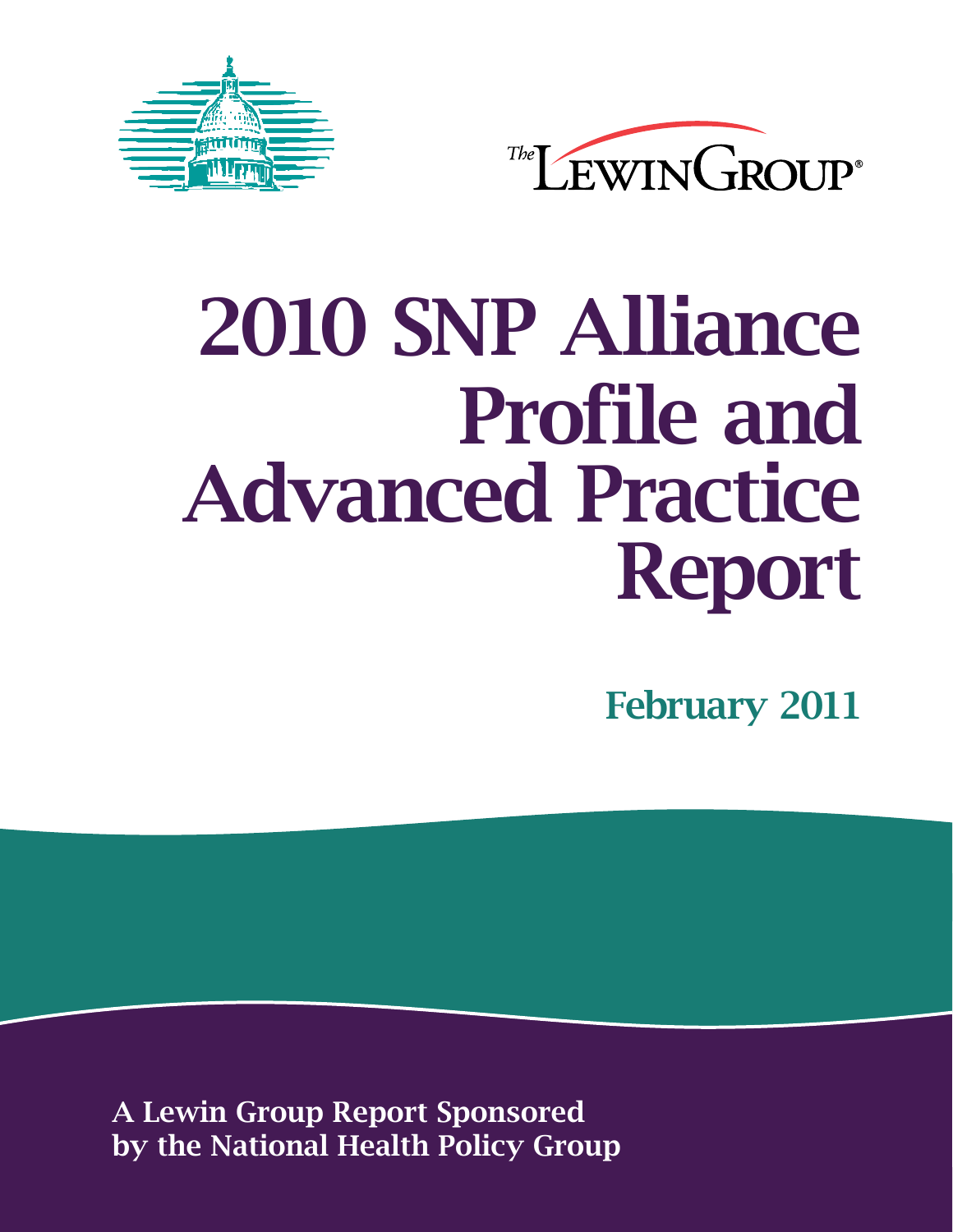# **2010 SNP Alliance Profile and Advanced Practice Report**

# **Table of Contents**

| I.  |  |
|-----|--|
| II. |  |
| Ш.  |  |
|     |  |
|     |  |
|     |  |
| V.  |  |
|     |  |
|     |  |
|     |  |
|     |  |
|     |  |
|     |  |
|     |  |
|     |  |
|     |  |
|     |  |
|     |  |
|     |  |
|     |  |
|     |  |
|     |  |
|     |  |
|     |  |

- 
- 
- 
- 
- 
- 

| I.  |  |
|-----|--|
| II. |  |
|     |  |
|     |  |
|     |  |
| ∕.  |  |
|     |  |
|     |  |
|     |  |
|     |  |
|     |  |
|     |  |
|     |  |
|     |  |
|     |  |
|     |  |
|     |  |
|     |  |
|     |  |
|     |  |
|     |  |
|     |  |
|     |  |

A Report Prepared for The SNP Alliance by The Lewin Group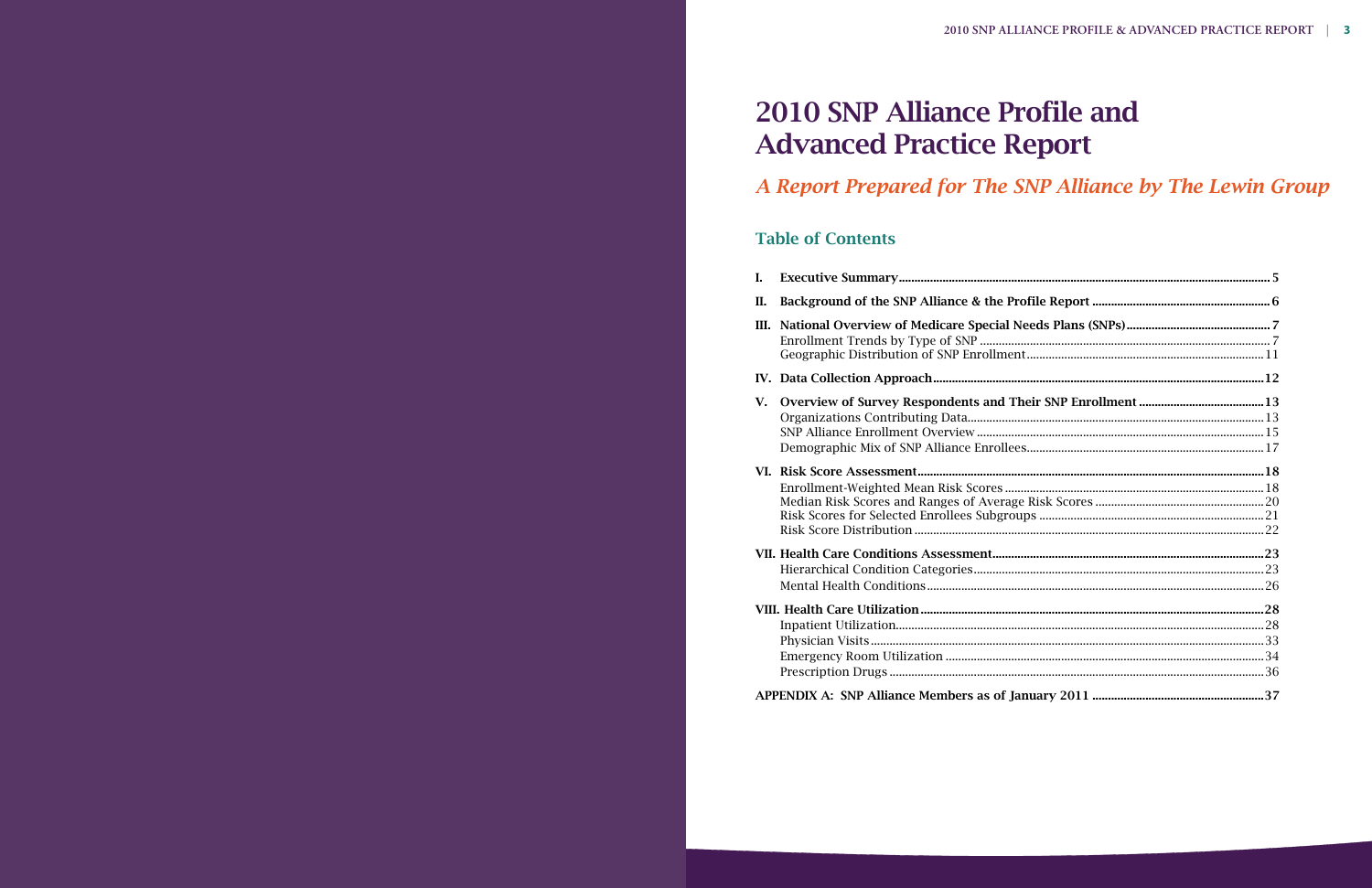**The SNP Alliance health plans continue to serve members with more complex needs than exist in** the overall Medicare population or in "standard" Medicare Advantage plans. For example, all 20 SNP Alliance Plans reporting data had an average risk score above 1.00 in 2007, 2008 and 2009. **These plans continue to demonstrate added value in specialized care coordination by achieving** 

# I. Executive Summary

Medicare Special Needs Plans (SNPs) serve 1,282,188 enrollees as of January 2011. The SNP Alliance is a group of 29 organizations collectively holding 46 percent of national SNP enrollment. The SNP Alliance is the only national organization exclusively dedicated to improving policy and practice for SNPs. The overll purpose of the SNP Alliance is to improve policy and performance for high-risk beneficiaries and those with complex needs.

The Lewin Group has been engaged to prepare annual reports on the performance of the SNP Alliance plans. This year's report conveys quantitative findings from a national survey of SNP Alliance members using operational data from 2007, 2008 and 2009. Comparison statistics were also tabulated on the Medicare fee-for-service population by Ingenix Consulting using the CMS 5% Sample database. The Report's key findings are summarized below, and Table ES-1 summarizes some of the key data comparisons with fee-for-service.

**Legacy fully-integrated dual-eligible SNPs (FIDESNPs) provide solid evidence of the benefits** associated with the integration of Medicaid and Medicare services as well as the benefits of a

- 
- significant and sustained reductions in inpatient hospital usage rates.
- SNP Alliance health plans continue to provide evidence of the importance of a strong primary care model in serving high-risk beneficiaries.
- long-standing presence serving their enrollee populations.

#### **Table ES-1: Summary of Data Findings (SNP Alliance data are for CY2009 - Medicare Fee-For-Service data are for CY2008)**

\*Office visit data was not reported for institutionalized beneficiaries given that this subgroup is ill-positioned to receive physician office-based services.

| <b>Population Group</b>                              | <b>Average Risk</b><br>Score (mean) | <b>Inpatient Days per 1,000</b><br>Persons per Year | <b>Office Visits per 1,000</b><br>Persons per Year |
|------------------------------------------------------|-------------------------------------|-----------------------------------------------------|----------------------------------------------------|
| SNP Alliance D-SNPs (non-<br>FIDESNPs)               | 1.21                                | 2,821                                               | 8,008                                              |
| <b>SNP Alliance FIDESNPs</b>                         | 1.47                                | 2,788                                               | 7,847                                              |
| Medicare Fee-For-Service Dual<br>Eligibles           | 1.27                                | 3,327                                               | 6,865                                              |
| <b>SNP Alliance I-SNPs</b>                           | 2.04                                | 2,369                                               | $\star$                                            |
| Institutionalized Fee-For-<br>Service Beneficiaries  | 1.84                                | 7,497                                               | $\star$                                            |
| <b>SNP Alliance C-SNPs</b>                           | 1.22                                | 2,740                                               | 8,453                                              |
| All Medicare Fee-For-Service<br><b>Beneficiaries</b> | 1.00                                | 2,063                                               | 7,260                                              |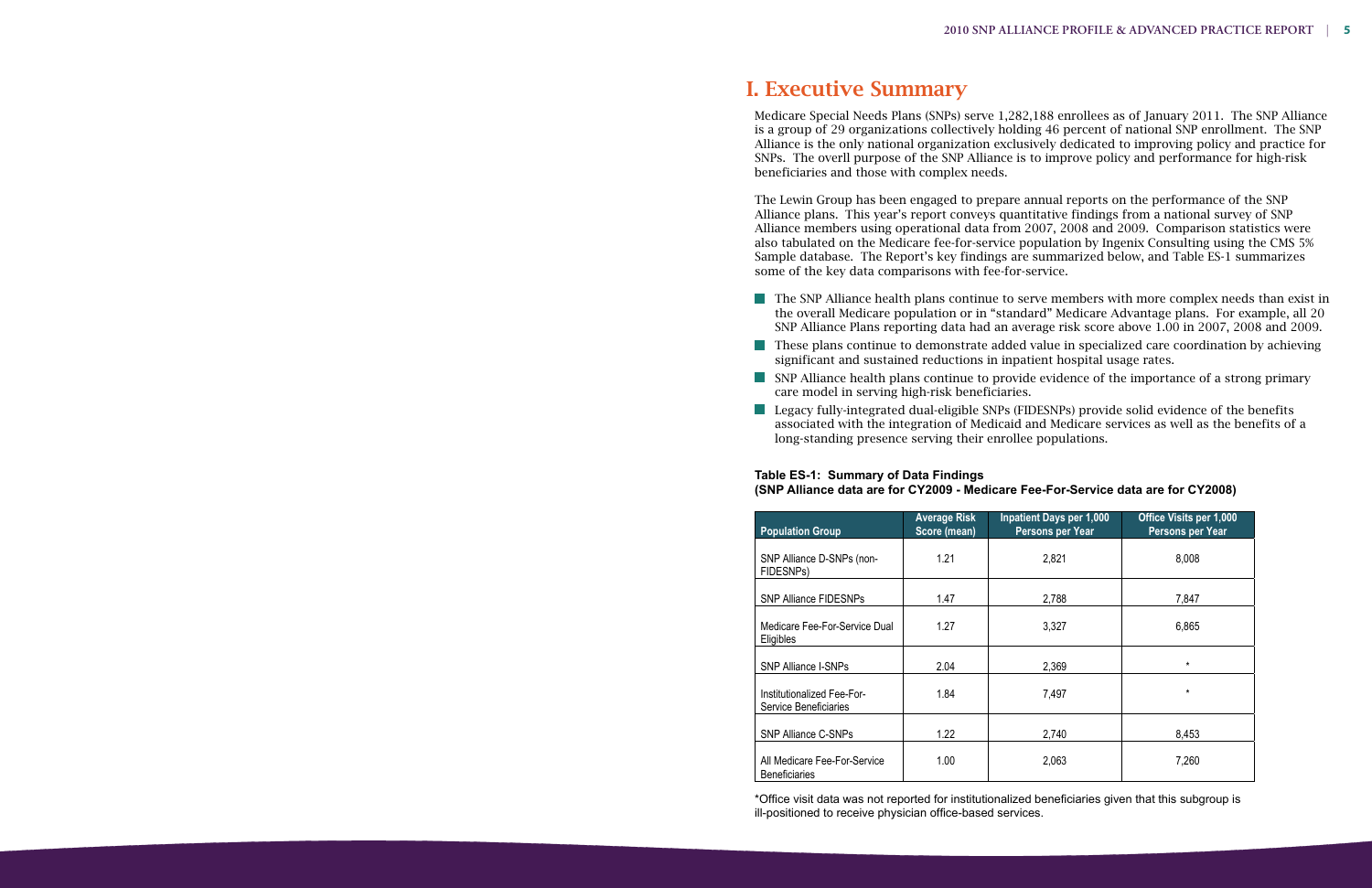Footnote *\_\_\_\_\_\_\_\_\_\_\_\_\_\_\_\_\_\_\_*

*<sup>1</sup>* The website address is: www.cms.gov/ MCRAdvPartDEnrolData/SNP/list.asp.

# II. Background of The SNP Alliance & The Profile Report

Congress created Special Needs Plans (SNPs), a new type of Medicare Advantage coordinated care plan, in the Medicare Prescription Drug, Improvement, and Modernization Act of 2003 (MMA). The National Health Policy Group (NHPG) published the first SNP Alliance Profile and Advanced Practice Report in December 2008. The purpose was to answer three basic questions:

- 1. Are SNPs targeting a needy population?
- 2. Are SNPs doing anything special?
- 3. Are SNPs demonstrating added value?

This report builds on data findings contained in reports published in 2009 and 2010. Findings will be used to constructively shape public policy to optimize these coordinated care programs' success for all involved parties — including the beneficiaries eligible to enroll in SNPs and state and federal governments. Members of the SNP Alliance also use information contained in these reports to benchmark performance and refine care interventions to advance their quality and cost performance.

As of January 2011, 451 SNPs were under contract with the Centers for Medicare and Medicaid Services (CMS). Note that this figure represents the number of different "plans." A single company can operate several "different" SNPs depending on the number of different geographic areas served and the different population groups targeted. In or different geographic areas served and the different population groups targeted. In<br>reviewing the CMS website data, we estimate that 127 different organizations currently operate Medicare SNPs.<br>
Soperate Medicare SNPs.

The NHPG founded and manages the SNP Alliance. The SNP Alliance is a national leadership group of 29 managed care organizations, providing SNP benefits and services to more than 650,000 special needs beneficiaries. A list of SNP Alliance members is provided in Appendix A.

During January 2011, 1,282,188 persons were enrolled in SNPs. This enrollment represents <br>2.8% of the national Medicare population. There are three estaggries of SNPs at these 2.8% of the nationwide Medicare population. There are three categories of SNPs — those focused on enrolling and serving beneficiaries with specified chronic conditions (commonly known as C-SNPs), those focused on beneficiaries dually eligible for Medicare and Medicaid coverage (D-SNPs), and those focused on persons who are nursing home certifiable (known as institutional SNPs or I-SNPs). Exhibit 1 shows the distribution of SNPs and SNP enrollment by plan type as of January 2011.

The SNP Alliance is the only national organization exclusively dedicated to improving policy and practice for SNPs. Membership in the SNP Alliance is by invitation only, and members must commit to work together to improve policy and practice in serving high-risk beneficiaries. SNP Alliance members represent all three SNP types (chronic care, dual eligible, and institutional SNPs), a wide variety of organizational and ownership structures, and all regions of the United States. The overall purpose of the SNP Alliance is to improve policy and performance for high-risk beneficiaries.

Source: Derived from Special Needs Plan Comprehensive Report for January 2011. Each monthly report is published on the CMS website<sup>1</sup>.

By any measure, the D-SNPs represent the majority of Medicare by any measure, the D-5N1's represent the majority of Medicare<br>SNP activity. D-SNPs accounted for 66% of all Medicare SNPs and 81% of all SNP enrollment as of January 2011. With there being approximately 8.9 million dual eligibles nationwide, the  $1_{\text{The website}}$  address is: D-SNP plans served 12% of the nation's dual eligibles as of MCRAdvPartDEnrolData/SNF January 2011. Given that a meaningful proportion of the C-SNP plans served to the D-SNP plans served to a million dual eligibles national eligibles national eligibles national eligibles national eligibles national eligible and I-SNP enrollees are also enrolled in Medicaid, dual eligibles enrors are the nation of the nation of the national meaningful proportional eligibles as of  $\frac{1}{2}$  represent approximately 90% of all SNP enrollees.

The Lewin Group has been engaged by the NHPG to prepare annual updates of its initial report. The Lewin Group is a national health policy and human services consulting research firm with extensive managed care expertise. This year's report conveys quantitative findings from a national survey of SNP Alliance members using operational data from 2007, 2008 and 2009.

# **III. National Overview of Medicare Special Needs** Plans (SNPs). Note that the number of different that the number of different  $\mathbf{C}$ company can operate several "different" SNPs depending on the number of different  $\mathcal{L}$

## Enrollment Trends by Type of SNP  $\sum_{i=1}^{n}$  different that 127 different organizations currently operators currently operations currently operations  $\frac{1}{n}$

#### **Exhibit 1. SNPs and Enrollment by Type of SNP, January 2011**



1 The website address is: www.cms.gov/MCRAdvPartDEnrolData/SNP/list.asp





The SNP Alliance

is the only

national

organization

exclusively dedicated

to improving

policy and practice for

SNPs.

"

"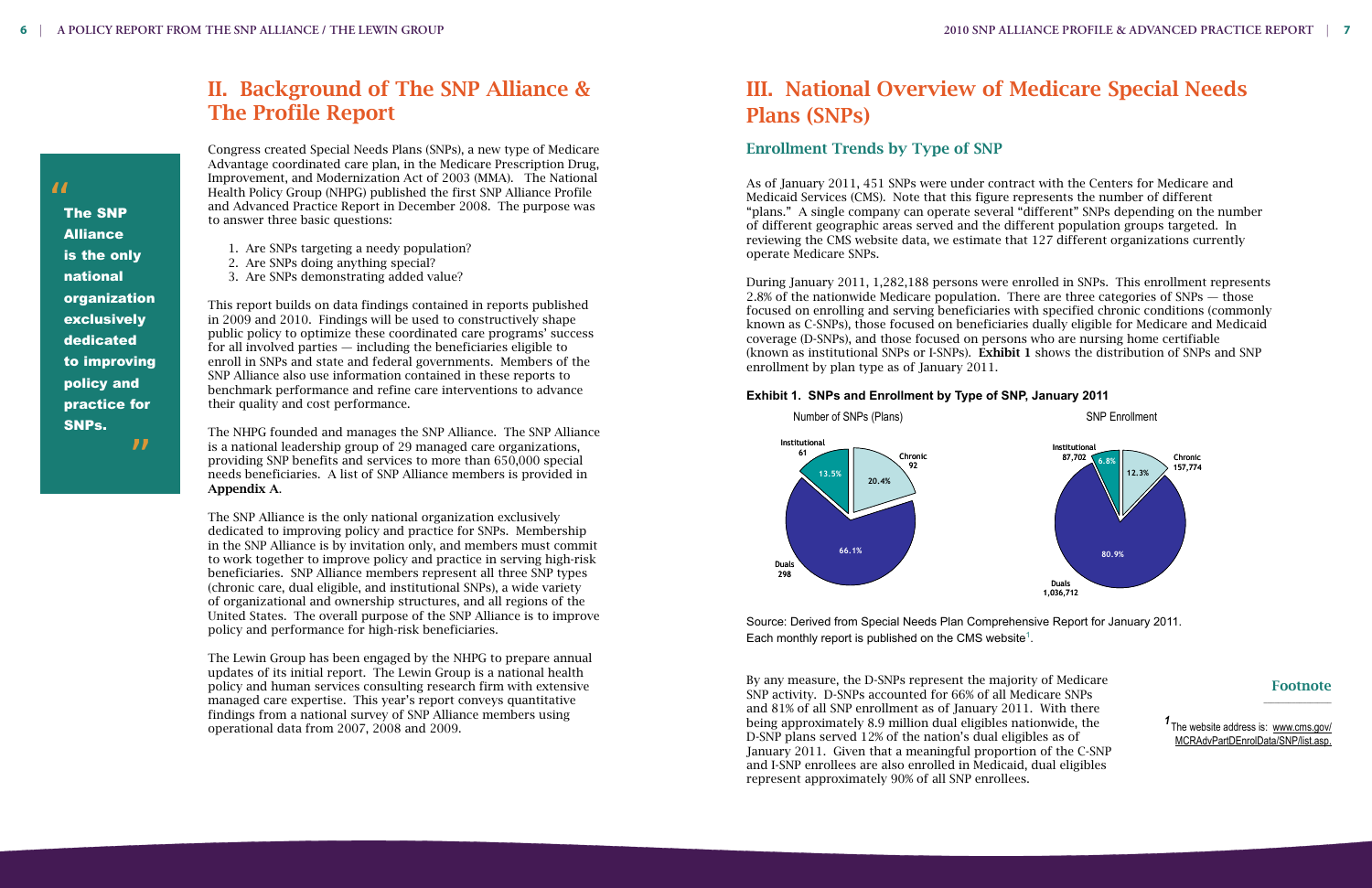The progression of the Medicare SNP "industry" from December 2007 through January 2011 is presented in Exhibit 2, showing the number of SNPs and overall enrollment by type of SNP.

#### **Exhibit 2. National Medicare SNP Overview: Number of Plans and Enrollment**

**C-SNPs:** The C-SNPs ironically experienced both the largest percentage growth and the largest percentage decline in enrollment since December growth and the rangely percentage areams in the station since B central<br>2007. From December 2007 to December 2009, C-SNP enrollment increased 60% reaching 308,631. However, the January 2011 enrollment of 157,774 is only 51% of that level. Roughly one-fourth of the December 2009 C-SNP members disenrolled in January 2010 in conjunction with the market exit of at least 59 C-SNPs.<sup>2</sup> A similar but larger-scale dynamic occurred at the end of 2010. Between December 2010 and January 2011, at least 61 C-SNPs exited the market resulting in a 31% reduction in nationwide C-SNP enrollment from 227,271 to 157,774.

**I-SNPs:** The I-SNPs have experienced a steady decline in both the number of SNPs and in enrollment throughout the past few years. Overall I-SNP enrollment has decreased from 145,583 in December 2007 to 87,702 in January 2011. Approximately two-thirds of this I-SNP enrollment decrease is related to SCAN Health Plan's operations in southern California. SCAN has an agreement with CMS to freeze all new enrollment into its I-SNP as a condition of being able to retain the long-term care benefit previously offered to SCAN beneficiaries under its demonstration authority. However, if SCAN is disregarded, I-SNP enrollment would still have decreased during the December 2007 – January 2011 time frame. Market exits have also occurred among the I-SNPs – there were 84 I-SNPs in December 2007 versus 61 I-SNPs as of January 2011. I-SNP enrollment is declining throughout each calendar year (not only between December of one year and January of the next when SNP market exits take effect). This is largely explained by the freeze on new enrollments at SCAN. SCAN's enrollment has decreased by nearly 8,000 persons from January – December 2010.

This enrollment drop-off was largely driven by United HealthCare's decision to discontinue all of its C-SNP business, as United held 34% of overall C-SNP members at the end of CY2010. Two issues are believed to have played a major role in the significant number of C-SNP market exits. First, it is reasonable to assume that SNPs will typically retain contracts with CMS that are profitable. Thus, it is highly likely that most entities curtailing their C-SNP business were not operating profitably and/or did not see a viable path to profitability in the foreseeable future.<sup>3</sup> Second, CMS issued more specific regulations that required some SNPs that address multiple co-morbid conditions to establish separate SNPs for each condition. This increased the administrative cost for C-SNP operations and reduced the size of the target market for SNP benefits, thus reducing the financial viability of some SNPs in certain service areas.

**During** January 2011, 1,282,188 persons were enrolled in SNPs. This enrollment represents 2.8% of the nationwide Medicare population. "

Source: Special Needs Plan Comprehensive Reports. Each monthly report is published on CMS website. Source: Special Needs Plan Comprehensive Reports. Each monthly report is published on CMS website.

D-SNPs: The D-SNPs have had the most favorable enrollment trajectory of the three SNP types. D-SNPs collectively experienced substantial and fairly steady enrollment growth from December 2007 – January 2011. Across this time frame, enrollment has increased 36% from 760,561 to 1,036,712. There have been more D-SNP market exits than new entrants during the past few years, however. The total number of D-SNPs declined from a peak of 440 in January 2008 to 298 in January 2011. While there have been enrollment declines every January in relation to the market exits, D-SNP enrollment increased by about 10,000 persons per month throughout CY2010 and declined by only 10,000 between December 2010 and January 2011 despite several market exits. The total D-SNP enrollment increase from January 2009 to January of 2011 was 14%.

enrollment has remained fairly stable in the vicinity of 1.3 million persons since late 2009 and January 2010. *2* The reduction of 59 C-SNPs represents the net change between all market exits and any new market entrants between December This is why the phrase "market exit of at least 51 C-SNPs" is used.

**Exhibit 2** demonstrates the uneven path the SNP industry has taken EXAMPLE DURING THE MELTA FRAME OF THE STATE THE STATE IN THE STATE STATES.<br>
SNPS contract to serve the Medicare population **FOOLNOLES** and a calendar year basis. Several SNPs have exited the market at the beginning on a calendar year basis. Several SNPs have exited the market at the beginning of each calendar year, as evidenced by the differences between the more recent December and ensuing January statistics. The number of he reduction of 59 SNPs decreased 8% from 762 to 698 between December '08 and January represents the net  $\hspace{0.5cm}$  '09, decreased 20% from 699 to 561 between December '09 and January '10, and decreased further by 20% from 562 to 451 between December '10 and January **11.** The number of SNPs and January **11.** The number of SNPs, and SNPs, **Exhibit 2** and SNPs, **Exhibit 2** and SNPs, **Exhibit 2** and SNPs shows that to show that to show that to show that to show that to show t

is why the phrase Amidst this ongoing decline in the number of SNPs, Exhibit 2 also shows that total SNP enrollment has remained fairly stable in the vicinity of  $1.3$ million persons since late 2008. However, the three different SNP types have experienced markedly different enrollment trajectories as discussed below. percentage decline in enrollment since December 2007. From December 2007 to December 2007. From December 2007 to December 2007 to December 2007 to December 2007 to December 2007 to December 2007 to December 2007 to Decembe

"

| Month and |              | <b>Number of SNPs</b> |              |       | <b>Enrollment Level</b> |              |              |           |
|-----------|--------------|-----------------------|--------------|-------|-------------------------|--------------|--------------|-----------|
| Year      | <b>C-SNP</b> | <b>D-SNP</b>          | <b>I-SNP</b> | Total | <b>C-SNP</b>            | <b>D-SNP</b> | <b>I-SNP</b> | Total     |
| Dec-07    | 73           | 320                   | 84           | 477   | 192,610                 | 760,561      | 145,583      | 1,098,754 |
| Jan-08    | 241          | 440                   | 89           | 770   | 188,732                 | 771,142      | 142,859      | 1,102,733 |
| Dec-08    | 241          | 436                   | 85           | 762   | 283,406                 | 911,950      | 127,776      | 1,323,132 |
| Jan-09    | 209          | 406                   | 83           | 698   | 267,881                 | 907,493      | 125,549      | 1,300,923 |
| Dec-09    | 212          | 404                   | 83           | 699   | 308,631                 | 972,547      | 114,010      | 1,395,188 |
| $Jan-10$  | 153          | 334                   | 74           | 561   | 235,180                 | 930,871      | 101,368      | 1,267,419 |
| Dec-10    | 153          | 335                   | 74           | 562   | 227,271                 | 1,036,319    | 95,137       | 1,358,727 |
| Jan-11    | 92           | 298                   | 61           | 451   | 157,774                 | 1,036,712    | 87,702       | 1,282,188 |

entrants between December 2009 and January 2010. This is why the phrase "market exit of at least 51 C-

Footnotes *\_\_\_\_\_\_\_\_\_\_\_\_\_\_\_\_\_\_\_*

### Footnotes *\_\_\_\_\_\_\_\_\_\_\_\_\_\_\_\_\_\_\_*

*3* Many SNPs are not-for-profit organizations. Thus, the term "operating profitably" is meant to denote a financially successful/viable operation rather than literal profits for these non-profit organizations.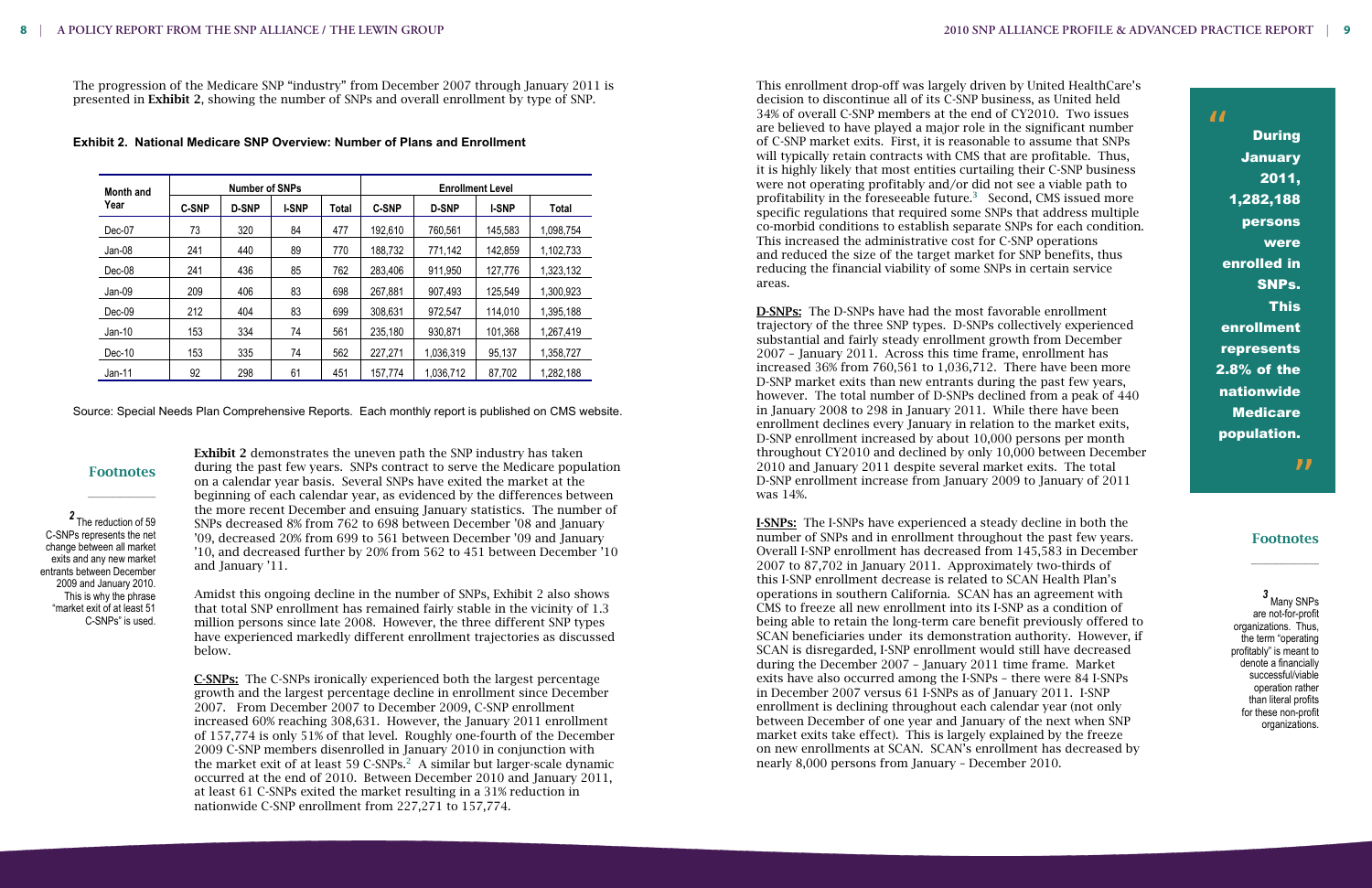Notwithstanding these challenges, apart from SCAN the I-SNPs increased their collective membership by roughly 2,000 persons (a 5% increase) during the course of CY2010. Thus, I-SNPs have collectively been able to attract new members beyond the rate at which they are losing members due to death or voluntary disenrollment (with the exception of SCAN, which is not allowed to enroll new I-SNP members). This is a considerable achievement given that the I-SNP population is  $\Box$  disproportionately near the end of life and thus a substantial number  $\mathbf{E}$  of new enrollees are needed during the course of a year to simply  $\mathbf{p}$  maintain the health plan's overall enrollment level.

**Exhibit 3** summarizes the percentage changes in SNP enrollment that have occurred between January 2008 and January 2011. While nationwide D-SNP enrollment has remained on a steadily upwards **Exhibit 3** summarizes the percentage changes have occurred in the C-SNPs and the percentage changes in SNPs and  $\mathbb{E}$  $\blacksquare$  the I-SNPs. The C-SNPs and I-SNPs together comprised only 19% of  $\blacksquare$ all SNP membership as of January 2011 and 0.5% of all Medicare an styr membership as of January 2011 and 0.3% of an Medicare<br>beneficiaries. Overall enrollment across these two SNP types as of In the C-SNP types as of the C-SNP types as of January 2011 was only 58% of these SNP types' peak enrollment levels. fundary 2011 was only 58% of these styra types peak enrollment revels.<br>While several I-SNPs and C-SNPs continue to gain enrollment, further reductions in nationwide C-SNP and I-SNP enrollment seem likely to occur in the absence of policy changes that address the ability of these organizations to attract members and serve them in a financially viable manner. organizations to attract members and server them in a financial viable manner.

It also is likely that Federal marketing rules have contributed to the decline in I-SNP enrollment levels by restricting contact with, and education of, institutionalized beneficiaries and other persons who often are involved in decision making on behalf of these beneficiaries. While consumer protection rules are critical, persons with complex care needs often need more extensive and personal contact with plan personnel in order for them to adequately understand the coordinated care program. Caregivers are often a critical part of this decision making process. These dynamics make marketing to an institutional population more difficult under traditional Medicare Advantage marketing requirements.

Source: Tabulations using Special Needs Plan Comprehensive Reports

# Geographic Distribution of SNP Enrollment

SNP enrollment is dispersed across 42 states plus the District of Columbia and Puerto Rico. However, SNP enrollment is disproportionately concentrated in the nation's most populous states and Puerto Rico, as summarized in Exhibit 4. Almost two-thirds of nationwide SNP enrollees reside in California, Texas, New York, Florida, Pennsylvania or Puerto Rico.

A large proportion of the nation's SNP enrollees (17%) reside in Puerto Rico, as the island's modest Medicare FFS per capita costs relative to Medicare Advantage capitation payment rates has fostered particularly extensive market entry by MCOs and strong efforts to enroll the beneficiary population. Whereas nationwide, one in 36 Medicare beneficiaries were enrolled in a SNP as of January 2011, in Puerto Rico one of every three Medicare beneficiaries were enrolled in a SNP.

The nation's five states with the largest overall population — California, Texas, New York, Florida, and Pennsylvania — are also the five largest states in terms of SNP enrollment. These five states collectively account for 36 percent of the total US population, as shown in the right-hand column of **Exhibit 4**, but hold 57% of nationwide SNP enrollment (excluding Puerto Rico enrollees), as shown in the middle column of **Exhibit 4**.

### **Exhibit 3. National Medicare SNP Enrollment Trends Exhibit 3. National Medicare SNP Enrollment Trends**

SNP enrollment is also heavily concentrated in urban areas: among the SNP Alliance plans SNP enrollment is also heavily concentrated in urban areas: among the SNP Alliance plans reporting data for this report, 85% of C-SNP enrollees were reported to reside in Metropolitan reporting data for this report, 85% of C-SNP enrollees were reported to reside in Metropolitan Statistical Areas (MSAs), along with 94% of FIDESNP enrollees, 97% of other D-SNP enrollees, and Statistical Areas (MSAs), along with 94% of FIDESNP enrollees, 97% of other D-SNP enrollees, 98% of I-SNP enrollees. For context, 80% of the total US population resides in an MSA. and 98% of I-SNP enrollees. For context, 80% of the total US population resides in an MSA.

| Type of<br><b>SNP</b> | January '08 -<br>January '09 | January '09 -<br>January '10 | January '10 -<br>January '11 | Total,<br>January '08 -<br>January '11 |
|-----------------------|------------------------------|------------------------------|------------------------------|----------------------------------------|
| C-SNP                 | 42%                          | $-12%$                       | $-33%$                       | $-16%$                                 |
| D-SNP                 | 18%                          | 3%                           | 11%                          | 34%                                    |
| I-SNP                 | $-12%$                       | $-19%$                       | $-13%$                       | $-39\%$                                |
| Total                 | 18%                          | $-3%$                        | $1\%$                        | 16%                                    |

# **Exhibit 4. Largest States' Share of SNP Enrollment and Total USA Population Exhibit 4. Largest States' Share of SNP Enrollment and Total USA Population**

SNP enrollment is dispersed across 42 states plus the District of Columbia and Puerto Rico.

*The remainder of the report focuses on the enrollment and operational experience of the SNP*  The remainder of the report focuses on the enrollment and operational experience of the SNP *Alliance health plans.*  Alliance health plans.

SNP population is disproportionately near the end of life and thus a substantial number of new Nationwide, D-SNP enrollment has remained on a steadily upward trajectory with dual eligibles representing approximately 90% of all SNP enrollees. "

| <b>State/Territory</b>                                  | <b>September</b><br><b>2010 SNP</b><br><b>Enrollment</b> | Percent of<br><b>USA SNP</b><br><b>Enrollment</b><br>(excluding<br><b>Puerto Rico)</b> | <b>Percent of</b><br><b>Total USA</b><br><b>Population</b><br>(excluding<br><b>Puerto Rico)</b> |
|---------------------------------------------------------|----------------------------------------------------------|----------------------------------------------------------------------------------------|-------------------------------------------------------------------------------------------------|
| Puerto Rico                                             | 222,793                                                  |                                                                                        |                                                                                                 |
| California                                              | 215,758                                                  | 19%                                                                                    | 12%                                                                                             |
| Florida                                                 | 131,689                                                  | 12%                                                                                    | 6%                                                                                              |
| New York                                                | 102,387                                                  | 9%                                                                                     | 6%                                                                                              |
| Texas                                                   | 91,336                                                   | 8%                                                                                     | 8%                                                                                              |
| Pennsylvania                                            | 90,452                                                   | 8%                                                                                     | 4%                                                                                              |
| All Other                                               | 485,357                                                  | 43%                                                                                    | 64%                                                                                             |
| USA Total                                               | 1,339,772                                                |                                                                                        |                                                                                                 |
| <b>USA Total (excluding Puerto Rico)</b>                | 1,116,979                                                | 100%                                                                                   | 100%                                                                                            |
| <b>Top 5 States Combined (excluding</b><br>Puerto Rico) | 631,622                                                  | 57%                                                                                    | 36%                                                                                             |

# **State/Territory**  Puerto Rico Pennsylvania **USA Total 1,339,772 USA Total (excluding Puerto Rico) Top 5 States Combined (excluding Puerto Rico) 631,622 57% 36%**

# "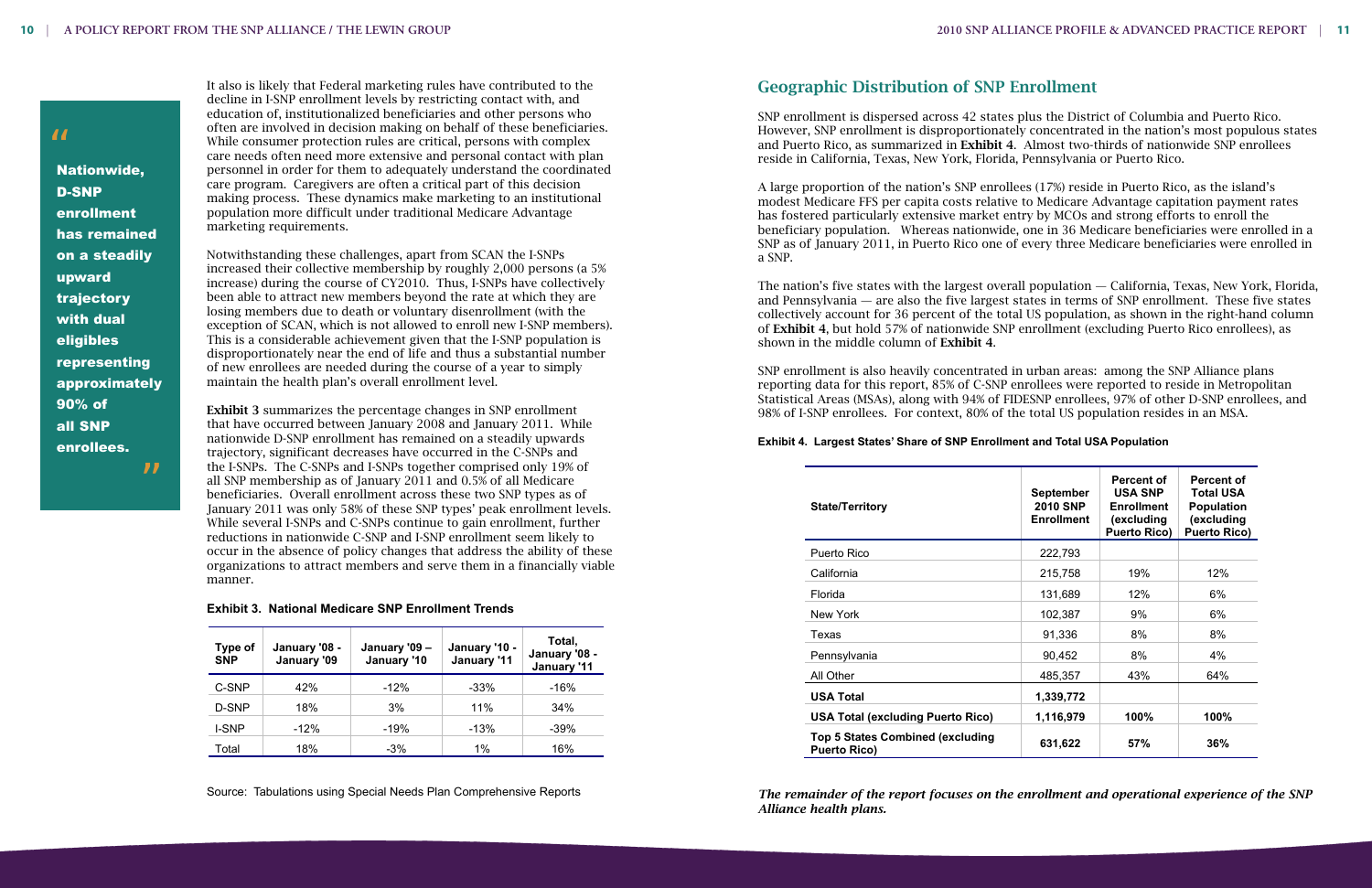# IV. Data Collection Approach

Aside from the nationwide overview data presented in the previous section, most of the data used in this report were collected directly from the SNP Alliance member health plans. Working in conjunction with NHPG, The Lewin Group designed a survey instrument collecting SNP data across a three-year time frame encompassing calendar years 2007, 2008 and 2009. The data request primarily sought information the SNPs have already compiled, including:

- **Enrollment and Average Risk Score from the December Monthly** Membership Report (MMR)
- Average Number of HCCs from Model Output Report (MOR)
- **Medicare Advantage Price Bid Submission**

Member organizations were also asked to distinguish between enrollees "new to Medicare" and "all other" beneficiaries, since the risk score for enrollees new to Medicare is based on demographics alone, and health status adjustments are made only when an enrollee has claims experience in the Medicare program. Therefore, each plan distinguished between enrollees new to Medicare (Risk Adjustment Factor Type E) and all other enrollees.

- **Healthcare Utilization & Cost** 
	- Inpatient Admissions & Days
	- Observation Days
	- Readmissions within 30 days
	- Total Physician Office Visits
	- Number of Prescriptions
	- Emergency Room Visits
	- Medicare & Medicaid PMPM costs
	- FIDESNP: nursing home & home care costs

Plans also submitted a range of demographic and health utilization statistics for their members for calendar years 2007 - 2009.

- Member Demographics
	- Enrollment by Age, Gender, and nursing home certifiable (NHC) status
	- Risk Score by Age, Gender, and NHC status
	- Hierarchical Condition Categories (HCCs) by Age, Gender, and NHC Status
	- Distinguished between enrollees "New to Medicare" and "All Other" Enrollees
	- Number of enrollees with  $1+$  claim with a Mental Health diagnosis
	- FIDESNP: ADLs

The following metrics were submitted as annualized utilization per 1,000 covered persons. Most of this information was readily available to plans from their Medicare Advantage Price Bid Submission(s):

Lewin obtained most of this information during August and September 2010 and consolidated the data into the report. Some additional data were obtained during December 2010 and January of 2011. All SNP Alliance members were invited and encouraged to provide data. All enrollment, risk score and other responses to the quantitative data request were included in this report no information was excluded.

This report does not identify any individual SNP's statistics by name. For example, while the report presents the range of average risk scores for all dual eligible SNPs, the names of the SNPs with the lowest and highest risk scores are not disclosed.

# V. Overview of Survey Respondents and Their SNP Enrollment

# Organizations Contributing Data

Information was provided to Lewin by 20 SNP Alliance organizations in direct response to the survey instrument. These 20 organizations, listed in Exhibit 5, represented 16% of the nation's 127 unique SNP parent organizations and held 30% of nationwide SNP enrollment as of January 2011.

The majority of the SNP Alliance member organizations providing data for this report target dual eligible beneficiaries (17 of 20 or 85% percent) while chronic and institutional beneficiaries are targeted by 25% and 20% of these organizations, respectively. Three organizations operate plans that cover all three SNP Types.

For purposes of portraying the SNP Alliance plans in further detail — and due to the fact that most reporting SNP Alliance plans are D-SNPS — the reporting D-SNPs were divided into two groups: Legacy FIDESNPs and all other D-SNPs. The Legacy FIDESNPs (Fully Integrated Dual Eligible SNPs) represent nine organizations that operated D-SNPs under demonstration authority prior to the creation of the national SNP program. Nine Legacy FIDESNPs contributed data to this report, three each operating in the states of Massachusetts, Minnesota and Wisconsin. The Legacy FIDESNPs are shown in Exhibit 5 and in all ensuing data tables. As their acronym implies, these health plans include the full spectrum of primary, acute and long-term care services provided under capitated Medicare and Medicaid funding using integrated methods of care and program administration.



This Report represents the third year the SNP Alliance members have collected and published demographic, health care utilization, and cost data on SNPs and compared their findings with the fee-forservice setting.

"

"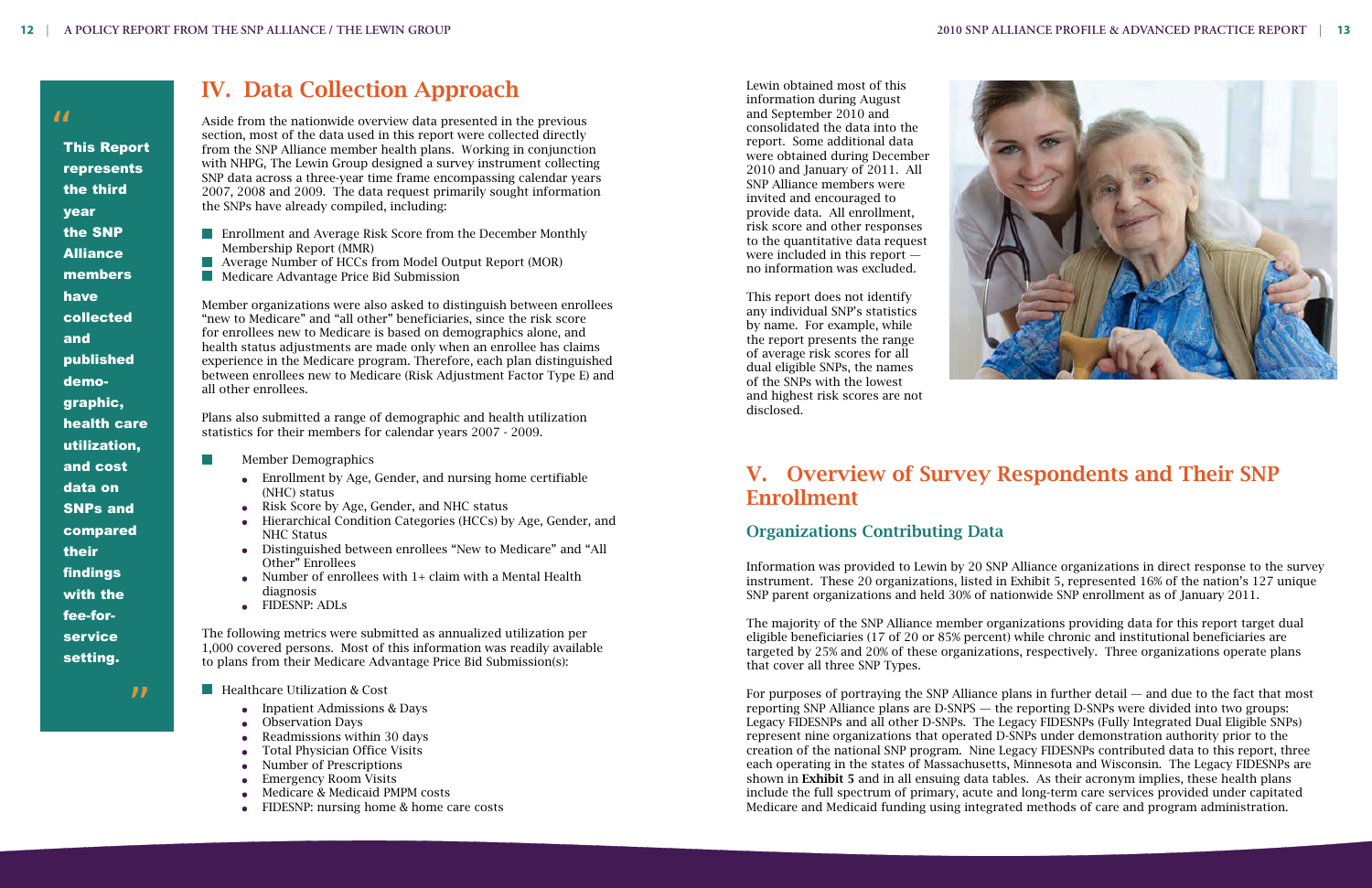All Legacy programs were involved in national integration demonstration programs prior to transitioning to SNP status. They have operated particularly highly integrated programs for dual eligibles for many years. It was deemed useful to separate these D-SNPs in this year's Profile Report to gain a sense of what the potential might be for advancing fully integrated programs through other states and SNP programs.

#### **Exhibit 5. SNP Alliance Members Contributing Data to This Report**

### Footnotes *\_\_\_\_\_\_\_\_\_\_\_\_\_\_\_\_\_\_\_*

. *<sup>4</sup>* The I-SNP percentage excludes from the SNP Alliance totals persons who are technically enrolled in an I-SNP but who are not nursing home certifiable. The overall percentage of SNP enrollees (across all SNP Types) captured by the SNP Alliance data in this report also excludes from the numerator and denominator approximately 72,000 I-SNP enrollees who are not nursing home certifiable. Congress eliminated the "disproportionate" SNP category that allowed SNPs to enroll a certain percentage of beneficiaries who did not meet the SNP enrollment criteria; however, I-SNPs are no longer permitted to enroll beneficiaries who are not eligible for institutional care.

Among the 20 organizations the average enrollment as of December 2009 was 24,694 persons. 2009 was 24,694 persons. However, this arithmetic mean is somewhat misleading given that overall SNP enrollment across the 20 organizations However, this arithmetic mean is somewhat misleading given that overall SNP enrollment is heavily concentrated in a few plans. The largest SNP organization across the 20 organizations is heavily concentrated in a few plans. The largest SNP organization is heavily concentrated in a few plans. The targest of the organization<br>in each category provides specialty care services to approximately 53% - 62% of these plans' collective December 2009 enrollment. Thus, the mean and median enrollment figures shown in Exhibit 7 present a much different picture of the 20 SNPs' average enrollment levels. The overall median enrollment level was 7,318. Also, the median enrollment varies by SNP type; plans serving dual eligible beneficiaries had the smallest median enrollment (3,449); chronic care SNPs had the largest (10,932).

These averages represent a "roll-up" to the organization level of the different SNPs each organization operates in its markets. Thus, as shown in the nationwide SNP data presented earlier shows that mean enrollment at the SNP level is fewer than 3,000 persons as of January embilitent at the sixt level is fewer than 5,000 persons as of January<br>2011, and median enrollment levels are considerably lower. A large organization may operate dozens of health plans in a number of states but for the purposes of the profile report that organization is providing a single, collective enrollment level for each point in time shown. Therefore, large organizations with many plans or plan benefit packages within and/or across several contracts skew the enrollment averages upward substantially from what would be shown at the plan level. These averages represent a "roll-up" to the organization level of the

# SNP Alliance Enrollment Overview

The 20 SNP Alliance member organizations that contributed data to the 2010 Profile Report collectively served 499,240 beneficiaries as of December 2009. The data used in this report constitutes 36% of nationwide SNP enrollment for that month. Exhibit 6 presents collective enrollment information by SNP Type from December 2007 through December 2009. As of December 2009, the 20 organizations held  $62\%$  of nationwide enrollment in chronic care SNPs, 26% of nationwide enrollment in dual eligible SNPs, and 41% of nationwide enrollment in  $\frac{4}{1000}$ institutional SNPs.<sup>4</sup> institutional SNPs. 4

# **Exhibit 6. Enrollment Across 20 SNP Alliance Organizations Exhibit 6. Enrollment Across 20 SNP Alliance Organizations**

| <b>SNP Alliance Organization</b>     | State(s)<br><b>Served</b> | Legacy<br><b>FIDESNP</b> | <b>Dual</b> | <b>Chronic</b> | <b>Institutional</b> |
|--------------------------------------|---------------------------|--------------------------|-------------|----------------|----------------------|
| Amerigroup                           | 7 States                  |                          | X           |                |                      |
| Brand New Day (HMO California)       | California                |                          |             | X              |                      |
| Care Wisconsin                       | Wisconsin                 | X                        |             |                |                      |
| CareMore Health Plan                 | California                |                          | X           | X              | X                    |
| <b>Commonwealth Care Alliance</b>    | Massachusetts             | X                        |             |                |                      |
| <b>Community Care</b>                | Wisconsin                 | X                        |             |                |                      |
| <b>Community Health Partnership</b>  | Wisconsin                 | X                        |             |                |                      |
| Family Choice of New York            | New York                  |                          |             |                | X                    |
| Gateway Health Plan                  | Pennsylvania              |                          | X           |                |                      |
| <b>HealthPartners</b>                | Minnesota                 | X                        |             |                |                      |
| Highmark                             | Pennsylvania              |                          | X           |                |                      |
| Independent Care Health Plan (iCare) | Wisconsin                 |                          | X           |                |                      |
| <b>Medica Health Plans</b>           | Minnesota                 | X                        |             |                |                      |
| Passport Advantage                   | Kentucky                  |                          | X           |                |                      |
| <b>SCAN Health Plan</b>              | AZ, CA                    |                          | X           | X              | X                    |
| Senior Whole Health                  | MA, NY                    | X                        | X           |                |                      |
| <b>UCare Minnesota</b>               | Minnesota                 | X                        |             |                |                      |
| UnitedHealthcare (community of SNPs) | 33 States                 | X                        | X           | X              | X                    |
| <b>UPMC Health Plan</b>              | Pennsylvania              |                          | X           |                |                      |
| <b>XL Health</b>                     | 6 States                  |                          |             | X              |                      |

The survey-responding health plans are widely dispersed geographically. These entities collectively operate SNPs in 41 states and the District of Columbia. Six states do not currently have operating SNPs: Alaska, Montana, North Dakota, New Hampshire, Vermont and Wyoming.

12

| <b>SNP Type</b>           | <b>Dec</b><br>2007 | <b>Dec</b><br>2008 | Dec<br>2009 |
|---------------------------|--------------------|--------------------|-------------|
| C-SNP                     | 112,771            | 188,533            | 190,407     |
| Legacy FIDESNP            | 28,719             | 31,625             | 34,532      |
| Other D-SNP               | 116,675            | 164,251            | 227,902     |
| I-SNP                     | 54,348             | 51,311             | 46,399      |
| <b>SNP Alliance Total</b> | 312,513            | 435,720            | 499,240     |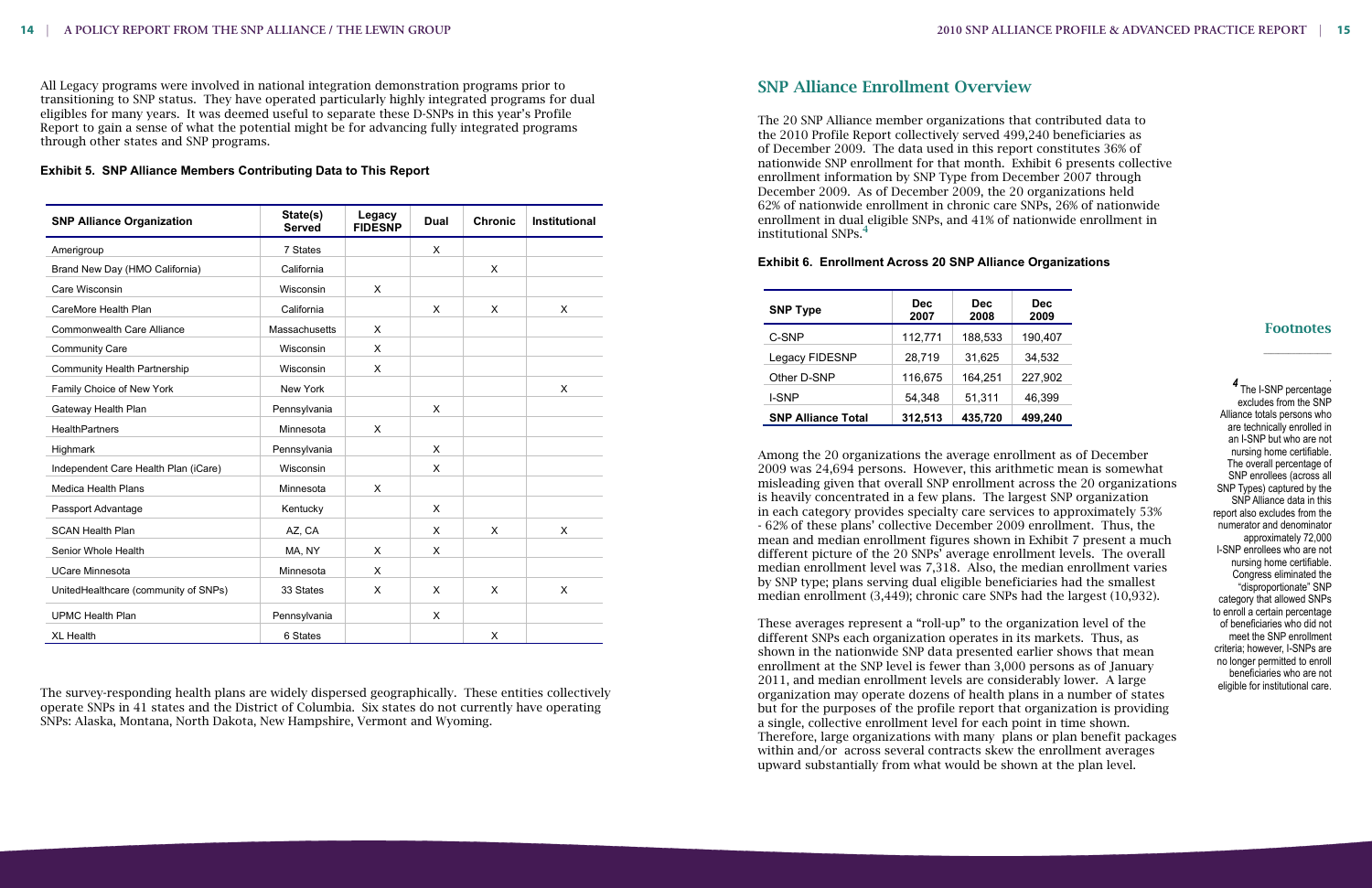Similar dynamics exist with the risk score and other figures presented later in this report  $-$  all statistics in this section have been tabulated only at the overall organization or MAO level for each of the 20 SNPs. If organizations operate multiple types of shown at the SNPs (e.g., one or more dual eligible SNP and one or more chronic care SNP), separate statistics were provided by that organization care  $\sum_{n=1}^{\infty}$ for each SNP type. organization or MAO level for the 20 SNPs. If organizations of the 20 SNPs. If organizations of the 20 SNPs. If organizations of the 20 SNPs. If or  $\alpha$  is the 20 SNPs. If or  $\alpha$  is the 20 SNPs. If or  $\alpha$  is the 20 SNPs.

# **Exhibit 7. Average Enrollment Across 20 SNP Alliance**  SNPs (e.g., one or more dual eligible SNP *and* one or more chronic care SNP), separate statistics **Organizations**<br> **Organizations**

The demographic mix of the SNP Alliance enrollees by age, gender, new enrollee and, where available, institutional and nursing home certifiable status, is summarized in Exhibit 8. While the majority of the enrollees are elderly, a meaningful proportion are disabled persons under age 65 (particularly for dual eligible SNPs, where approximately 40% of enrollees are below age 65). The gender composition of all SNP Alliance enrollees is 62% female and 38% male. Outside of the I-SNP setting (where all enrollees are institutionalized or are nursing home certifiable), 31% of FIDESNP SNP Alliance enrollees are institutionalized or nursing home certifiable.

Exhibit 8 also indicates that 6.5% of SNP Alliance enrollees are newly eligible for matrix e also marches that show of SAT Timance em shoes are hearty engineered.<br>Medicare. Historically, CMS has used demographic factors, without regard for health status, to determine a SNP's monthly payment for members in their first year of enrollment. This caused plans focusing on certain populations to be significantly underpaid, relative to fee-for-service, for a certain segment of their population  $-\frac{1}{2}$ since the presence of one or more chronic conditions is necessary for enrollment to occur. The Affordable Care Act (ACA) corrected for this disparity for C-SNPs in 2011 and beyond by requiring CMS to modify its payment methods for enrollees new to Medicare, even though the formula used is not condition-specific. However, the ACA did not account for this disparity in payment for some D-SNPs, even though the data from SNP Alliance members shows that 4-7% of D-SNP enrollees are new to Medicare. While this may not be a problem for D-SNPs serving a relatively normal distribution  $\mathbb{R}^n$ of dual eligible beneficiaries, it is a significant problem for D-SNPs where a high of duarengible beneficialies, it is a significant problem for D-SNPs where a flight<br>percentage of new enrollees have complex care needs at the time of enrollment, and percentage of new embifies have complex care needs at the time of embifient, and<br>particularly for plans that exclusively target duals that are nursing home certifiable. particularity for practo that exercisely target additional direction of notice extends

## Demographic Mix of SNP Alliance Enrollees

| <b>SNP Type</b>          | <b>Dec</b><br>2007 | <b>Dec</b><br>2008 | Dec<br>2009 |
|--------------------------|--------------------|--------------------|-------------|
| <b>Mean Enrollment</b>   |                    |                    |             |
| C-SNP                    | 22,554             | 37,707             | 38,081      |
| Legacy FIDESNP           | 3,191              | 3,514              | 3,837       |
| Other D-SNP              | 10,607             | 9,662              | 13,406      |
| <b>I-SNP</b>             | 13,587             | 12,828             | 11,600      |
| <b>Median Enrollment</b> |                    |                    |             |
| C-SNP                    | 4,040              | 7,965              | 10,932      |
| Legacy FIDESNP           | 2,600              | 2,670              | 2,730       |
| Other D-SNP              | 2,021              | 872                | 1,367       |
| I-SNP                    | 12,754             | 11,677             | 10,512      |

**Example 3** These enrollment distributions warrant careful consideration when  $\mathbf{r}$ **Example 3** interpreting risk score and other statistical information in the largest influenced by the largest statistic influenced by the largest statistic influenced by the largest statistic influenced by the largest sta **survey-remainder of this report.** While the "enrollment weighted mean" remainder of this report. While the "enrollment weighted mean"  $\mathbf{r}_{\text{loss}}$  an accurate and valid average, this statistic is heavily  $\frac{1}{2}$  influenced by the largest survey-respondents. Therefore, median ranges are provided as a set of  $\frac{1}{2}$  in  $\frac{1}{2}$  in  $\frac{1}{2}$  in  $\frac{1}{2}$  in  $\frac{1}{2}$  in  $\frac{1}{2}$  in  $\frac{1}{2}$  in  $\frac{1}{2}$  in  $\frac{1}{2}$  i  $\blacksquare$  values and ranges are also typically included. These additional statistics depict the spectrum of SNP Alliance organizations in statistics depict the spectrum of SNP Amarice organizations in<br>a manner that is not skewed by the largest companies. Note a manner that is not skewed by the largest companies. Note<br>also that when ranges are provided, the outlier figures are often attributable to low enrollment levels. The smallest enrollment in a reporting plan for the December 2009 statistics, for example, is 487 beneficiaries for the chronic care SNPs, 281 for the dual **C.** Demonstrative for the enrollee entering  $\frac{1}{2}$  eligible SNPs, and 650 for the institutional SNPs.

These enrollment distributions warrant careful consideration when interpreting risk score and SNP Alliance plans continue to achieve significant and sustained reductions in inpatient hospital usage rates and demonstrate the importance of a strong primary care model in serving high-risk beneficiaries. "

#### **Exhibit 8. Demographic Mix of SNP Alliance Enrollees, December 2009 Exhibit 8. Demographic Mix of SNP Alliance Enrollees, Overview as of December 2009**

# "

| <b>SNP Type</b> | % Aged<br>$(65+)$ | %<br><b>Female</b> | % Nursing<br>Home<br><b>Certifiable</b> | % New to<br><b>Medicare</b> |
|-----------------|-------------------|--------------------|-----------------------------------------|-----------------------------|
| C-SNP           | 81.0%             | 57.2%              | N/A                                     | 9.6%                        |
| Legacy FIDESNPs | 97.0%             | 71.1%              | 30.6%                                   | 4.1%                        |
| Other D-SNPs    | 54.8%             | 62.8%              | N/A                                     | 6.6%                        |
| I-SNPs          | 92.8%             | 76.4%              | 100.0%                                  | 0.6%                        |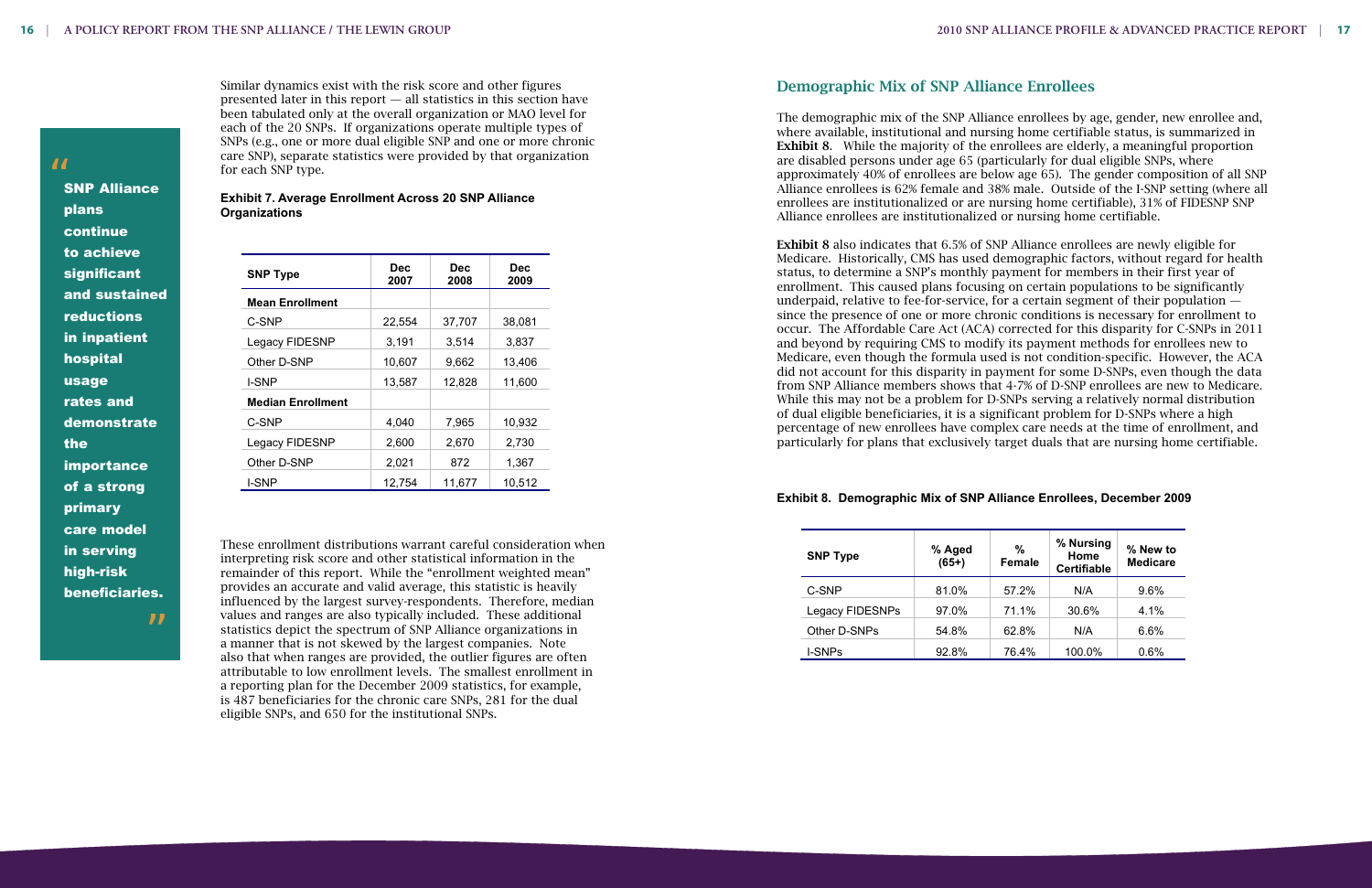# VI. Risk Score Assessment

### Enrollment-Weighted Mean Risk Scores

Medicare Special Needs Plans (SNPs) serve diverse populations both within and across SNP types. All SNPs serve complex, highneed subgroups that require individually tailored support and interventions. A risk score assessment is included in the Profile Report to attempt to quantify the degree to which the SNPs serve particularly high-need, high-cost Medicare subgroups. The average risk score across the Medicare population is normalized at 1.00; risk scores below 1.00 are generally reflective of "healthier-than-average" Medicare beneficiaries whereas risk scores above 1.00 are associated with persons with greater-than average health care needs.

The top rows of **Exhibit 9** present the average aggregate risk scores across the 20 SNP Alliance health plans that responded to the survey. These scores represent an enrollment-weighted mean for each year and SNP type.<sup>5</sup> As of December 2009, the average risk score (derived across nearly 500,000 enrollees) was 1.32, meaning the expected per capita costs of these persons would be 32% above the average per capita cost for the entire Medicare beneficiary population. This December 2009 figure is slightly below the averages in the prior two years (1.36 in December 2007 and 1.33 in December 2008). The decrease is primarily attributable to the changing mix of the SNP Alliance enrollment by SNP type, as the I-SNPs (where risk scores are highest) comprise a lower share of overall membership with each passing year. Only modest changes in average risk scores occurred between 2007 and 2009 within any of the three SNP types.

Exhibit 9 also presents average risk score data in the Medicare fee-for-service setting for various population subgroups.<sup>6</sup> This information shows that dual eligible SNP Alliance plans (with an average risk score of 1.26) are serving persons whose needs are parallel to the broader U.S. population of dual eligibles (where the most recent available average risk score is 1.27). The December 2009 average risk score for the institutional SNP Alliance plans is 2.04, which is 11% above the most recent average for all institutionalized beneficiaries in traditional Medicare (1.84). Another point of comparison is the "standard" Medicare Advantage setting (non-SNPs); where the average risk score has been estimated to be approximately 0.97 as of 2006.

We offer two cautions in assessing the risk score figures in Exhibit 9. First, while the statistics in Exhibit 9 clearly show that the SNP Alliance plans are focusing on persons whose health status is considerably worse than the overall Medicare population's average, it is not appropriate to assume that a higher average risk score is inherently "better" than a lower one. For example, C-SNPs that specialize in care for adults under age 65 with disabilities tend to have lower risk scores than those serving older persons, not because their care needs are less complicated but because age is a significant factor in determining a their care heeds are less complicated but because age is a significant ractor in determining<br>person's overall risk score. Perhaps more importantly, while the highest risk scores would person's overan risk score. Ternaps more importantly, while the ingliest risk scores would<br>be associated with serving persons near the end of life who are beset with a multitude of conditions at an advanced disease stage, it is valuable for a coordinated care program to entifiable at an advanced alsease stage, it is valuable for a soor analytical care program to engage with persons at much earlier stages to delay/prevent disease progression. Thus, a SNP focusing on, for example, earlier stage diabetics should not be presumed to be fulfilling a less valuable role than a SNP focusing on later-stage diabetics who have a higher risk score.

Within the D-SNPs, the Legacy FIDESNPs are serving a particularly high-need population as evidenced by their December 2009 enrollees' average risk score of 1.62. The other SNP Alliance D-SNPs' average risk score was 1.21.

The average risk score across the C-SNP enrollees was 1.22 as of December 2009. While the different C-SNPs focus on a wide variety of chronic conditions (e.g., diabetes, HIV, mental illness, cardiovascular illness, respiratory illness, etc.) and thus will have markedly different risk scores, their enrollees' collective health status is more than 20% costlier than the average for the overall Medicare population. Average risk scores in the fee-for-service is more than the average for the average for the average for the average for the average for the average for the average for the a setting are  $1.40$  for beneficiaries with diabetes and  $1.84$  for persons with congestive heart  $f_{\text{o}}$ failure. beneficiaries with diabetes and 1.84 for persons with congestive heart failure.

# **Exhibit 9. Weighted Average Risk Score, SNP Alliance Health Plan Enrollees Exhibit 9. Weighted Average Risk Score, SNP Alliance Health Plan Enrollees**

#### Footnotes

*\_\_\_\_\_\_\_\_\_\_\_\_\_\_\_\_\_\_\_*

*5* As an example, if one SNP had 3,000 enrollees with an average risk score of 1.50 and another SNP had 500 enrollees with an average risk score of 1.20, the enrollment-weighted mean across theses two SNPs would be 1.425.

*6* The fee-for-service figures were tabulated using CMS' Medicare 5% Sample data base and assigning risk scores based on the algorithms used by CMS for the 2009 contract year. Persons new to Medicare were assigned risk scores based entirely on their demographic characteristics.

*7* The 0.97 figure was derived for a previous SNP Alliance Profile Report. While that estimate has not been updated, it is not likely that the broader Medicare Advantage population's average risk scores are fluctuating considerably year-to-year.

| <b>SNP Type</b>                                                           | <b>Dec 2007</b> | <b>Dec 2008</b> | <b>Dec 2009</b> |
|---------------------------------------------------------------------------|-----------------|-----------------|-----------------|
| C-SNP                                                                     | 1.21            | 1.18            | 1.22            |
| All D-SNPs                                                                |                 |                 |                 |
| Legacy FIDESNP*                                                           | 1.41            | 1.42            | 1.47            |
| Other D-SNPs                                                              | 1.22            | 1.25            | 1.21            |
| I-SNP **                                                                  | 1.81            | 1.98            | 2.04            |
| Medicare Fee-For-Service Comparison Statistics (CMS 5% Sample Benchmarks) |                 |                 |                 |
| <b>Total Medicare Population</b>                                          | 1.00            | 1.00            |                 |
| Chronic: Diabetes                                                         | 1.39            | 1.40            |                 |
| <b>Chronic: Congestive Heart Failure</b>                                  | 1.82            | 1.84            |                 |
| Dual Eligibles                                                            | 1.26            | 1.27            |                 |
| Institutional                                                             | 1.82            | 1.84            |                 |

\* Legacy FIDESNPs receive a frailty factor add-on to their risk score which is not shown in the above figures. The frailty factor averaged 0.20 in 2007, 0.17 in 2008 and 0.11 in 2009. \*\* SNP Alliance risk scores for I-SNPs are limited to those enrollees who are nursing home certifiable. Due to conversion of Social HMO demonstration program enrollees, some I-SNPs also certifiable. have enrollees who are not nursing home certifiable.  $W_{\rm eff}$  two cautions in assessing the risk score figures in Exhibit 9. Figures in Exhibit 9. First, while the statistics in Exhibit 9. Figures in Exhibit 9. First, while the statistics in Exhibit 9. Figures in Exhibit 9.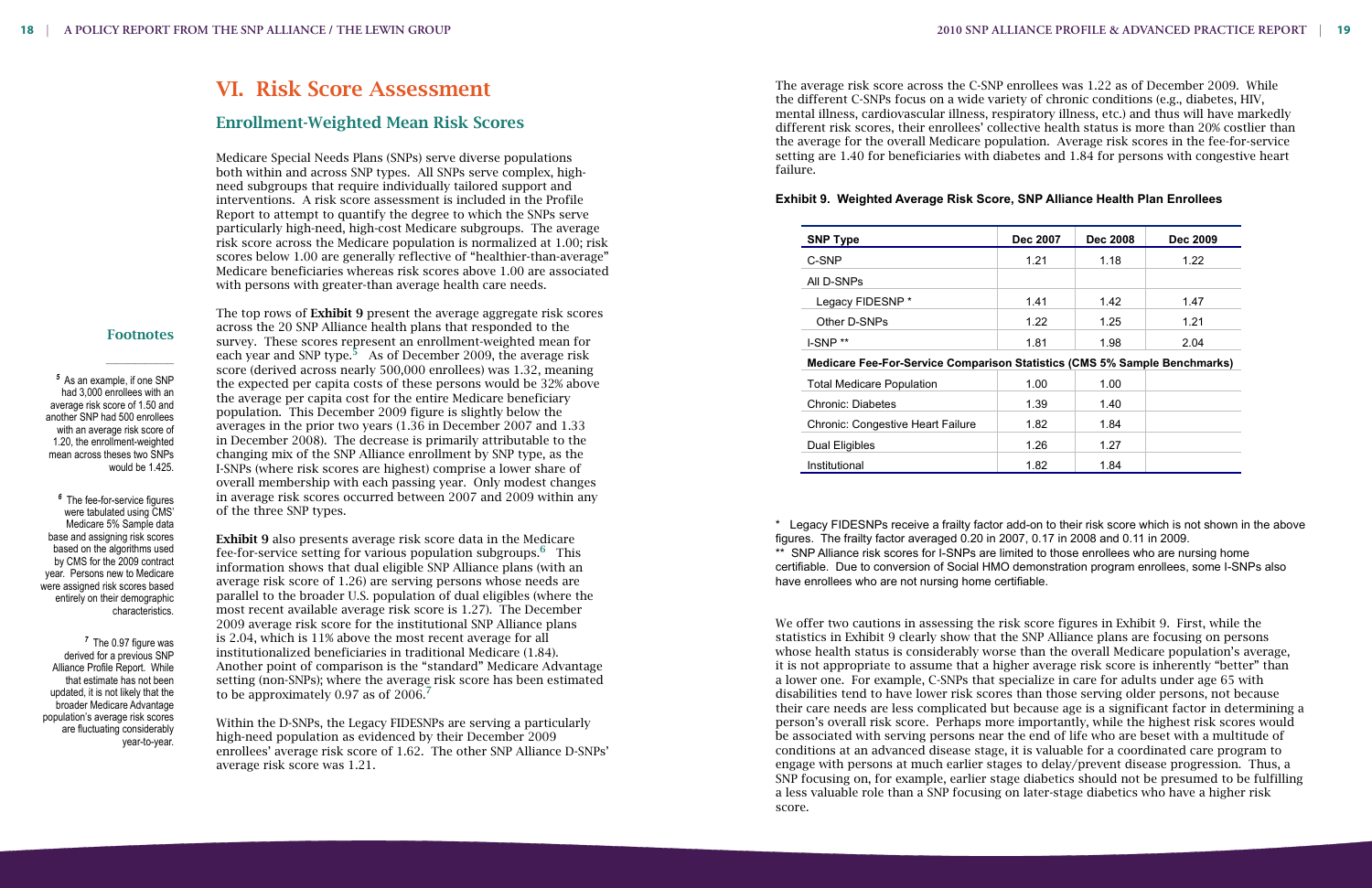Second, because the SNPs' capitation payments are substantially affected by their enrollees' risk scores, and because fee-for-service providers' payments are not affected by their patients' risk scores, it is reasonable to assume that some of the differences between the FFS and SNP risk scores are caused by factors other than health status differences. Some of the observed differences are potentially attributable to SNPs' efforts to more thoroughly capture their enrollees' ailments in the claims their network providers are submitting.

This impact is likely smaller than five percentage points, however. In establishing CY2010 Medicare Advantage payment rates, for example, CMS made a 3.41% coding intensity adjustment to account for expected average differences in coding practice between the process of the state of the state and the process of the state and the state and the state and the state and the state and the state and adjustment to account for expected average unterented in coding practice between the<br>FFS and capitated settings. Moreover, the risk score information presented throughout Tr5 and capitated settings. Moreover, the risk score information presented throughout<br>this section strongly suggests that all the SNP Alliance plans are targeting and serving beneficiary subgroups with risk scores exceeding the average occurring in FFS and among standard Medicare Advantage plans. In some cases, plans are serving persons with significantly higher risk scores than for a comparable group of persons in fee-for-service. enrollees' ailments in the claims their network providers are submitting. differences are potentially attributable to SNPs' efforts to more thoroughly capture their  $\mathcal{L}$  advantage plans are serving persons with significant  $\mathcal{L}$  , plans are serving persons with significant  $\mathcal{L}$ enrollees in the claims that the contract providers into the claims the claims in the claims of the claims are submitted and contract mode.

#### Median Risk Scores and Ranges of Average Risk Scores **B. Median Risk Scores and Ranges of Average Risk Scores**  risk Scores and Ranges of Averas

The ranges shown in Exhibit 11 demonstrate the wide variety of members served by the 20 SNP Alliance plans responding to the survey. The variation is most dramatic among the D-SNPs, where the SNP with the highest risk score has roughly twice the risk score of the lowest SNP in each data year.

One constant theme demonstrated by the risk score ranges in Exhibit 11 is the high-need nature of the SNP Alliance plans' enrollee populations — each of the 20 SNPs has an average risk score above 1.00 for each SNP category it operates. The overall range in average risk scores across all 20 organizations as of **Fig.** December 2009 extends from 1.06 – 2.40.

# Risk Scores for Selected Enrollee Subgroups

As of December 2009, the overall range in average risk scores across all organizations participating in the study was  $1.06 - 2.40.$ where the SNP with the SNP with the SNP with the risk score has roughly twice the risk score of the lowest SNP in

As described earlier, the average risk scores of the SNP Alliance Sample (as derived through As described earlier, the average risk scores of the SNP Alliance sample (as derived through<br>an enrollment-weighted mean) are heavily influenced by the largest reporting plans in each SNP category. **Exhibits 10 and 11** present the median and range risk score values for the SNP Alliance plans. The medians further demonstrate that most of the SNP Alliance plans are serving Medicare subgroups with particularly significant health needs. serving Medicare subgroups with particularly significant health needs.

#### **Exhibit 10. Median Risk Score Exhibit 10. Median Risk Score**

#### **Exhibit 12. Average Risk Scores by Selected Demographic**  members are under age 65, as shown earlier in **Exhibit 8**). **Subgroup, December 2009**

"



Risk scores were tabulated for selected demographic subgroups as **the 20 SNPs has a** shown in Exhibit 12. Statistics were collected for persons above and below age  $65$ , for enrollees who are (and are not) nursing home certifiable, and for enrollees who are (and are not) new to the Medicare program. One constant theme demonstrated by the risk score ranges in **Exhibit 11** is the high-need nature

Age: Interestingly, average risk scores for enrollees below age **Eige:** Interestingly, average risk scores for emonees below age<br>65 are often higher than for persons in the 65+ age cohort. This occurs across the C-SNPs, FIDESNPs and I-SNPs. However, the older enrollees have a higher average risk score in the D-SNPs that are not FIDESNPs (1.34 for the 65+ age group versus 1.05 for the <65 members). These D-SNPs hold the vast majority of overall SNP Alliance enrollment and also serve large numbers of  $<$  65 members (45% of their members are under age 65, as shown earlier in Exhibit 8).

#### **Exhibit 11. Range of Risk Scores Exhibit 11. Range of Risk Scores Exhibit 11. Range of Risk Scores**

| <b>SNP Type</b> | <b>Dec 2007</b> | <b>Dec 2008</b> | <b>Dec 2009</b> |
|-----------------|-----------------|-----------------|-----------------|
| C-SNP           | 1.26            | 1.20            | 1.19            |
| All D-SNPs      | 1.31            | 1.34            | 1.39            |
| Legacy FIDESNP  | 1.46            | 1.52            | 1.54            |
| Other D-SNPs    | 1.22            | 1.25            | 1.22            |
| I-SNPs          | 1.92            | 2.09            | 2.20            |

| <b>SNP Type</b> | Dec 2007      | <b>Dec 2008</b> | <b>Dec 2009</b> |
|-----------------|---------------|-----------------|-----------------|
| C-SNPs          | $1.05 - 1.33$ | $1.03 - 1.43$   | $1.06 - 1.52$   |
| All D-SNPs      | $1.07 - 2.22$ | $1.11 - 2.25$   | $1.11 - 2.21$   |
| Legacy FIDESNP  | $1.35 - 2.22$ | $1.38 - 2.25$   | $1.39 - 2.21$   |
| Other D-SNPs    | $1.07 - 1.68$ | $1.11 - 1.46$   | $1.11 - 1.50$   |
| I-SNPs          | $1.61 - 2.10$ | $1.72 - 2.22$   | $1.68 - 2.40$   |

|                                 | <b>C-SNP</b> | <b>FIDESNP</b> | <b>Other D-SNP</b> | I-SNP |
|---------------------------------|--------------|----------------|--------------------|-------|
| Age 65+                         | 1.22         | 1.62           | 1.34               | 2.29  |
| Age $<65$                       | 1.24         | 1.83           | 1.05               | 2.60  |
| <b>Nursing Home Certifiable</b> | N/A          | 1.88           | N/A                | 2.04  |
| Non-Nursing Home Certifiable    | N/A          | 1.49           | N/A                | N/A   |
| New to Medicare                 | 0.67         | 1.16           | 0.97               | 1.07  |
| Not New to Medicare             | 1.25         | 1.64           | 1.23               | 2.32  |

**New Medicare Eligibles:** CMS determines risk-adjustment factors for every new Medicare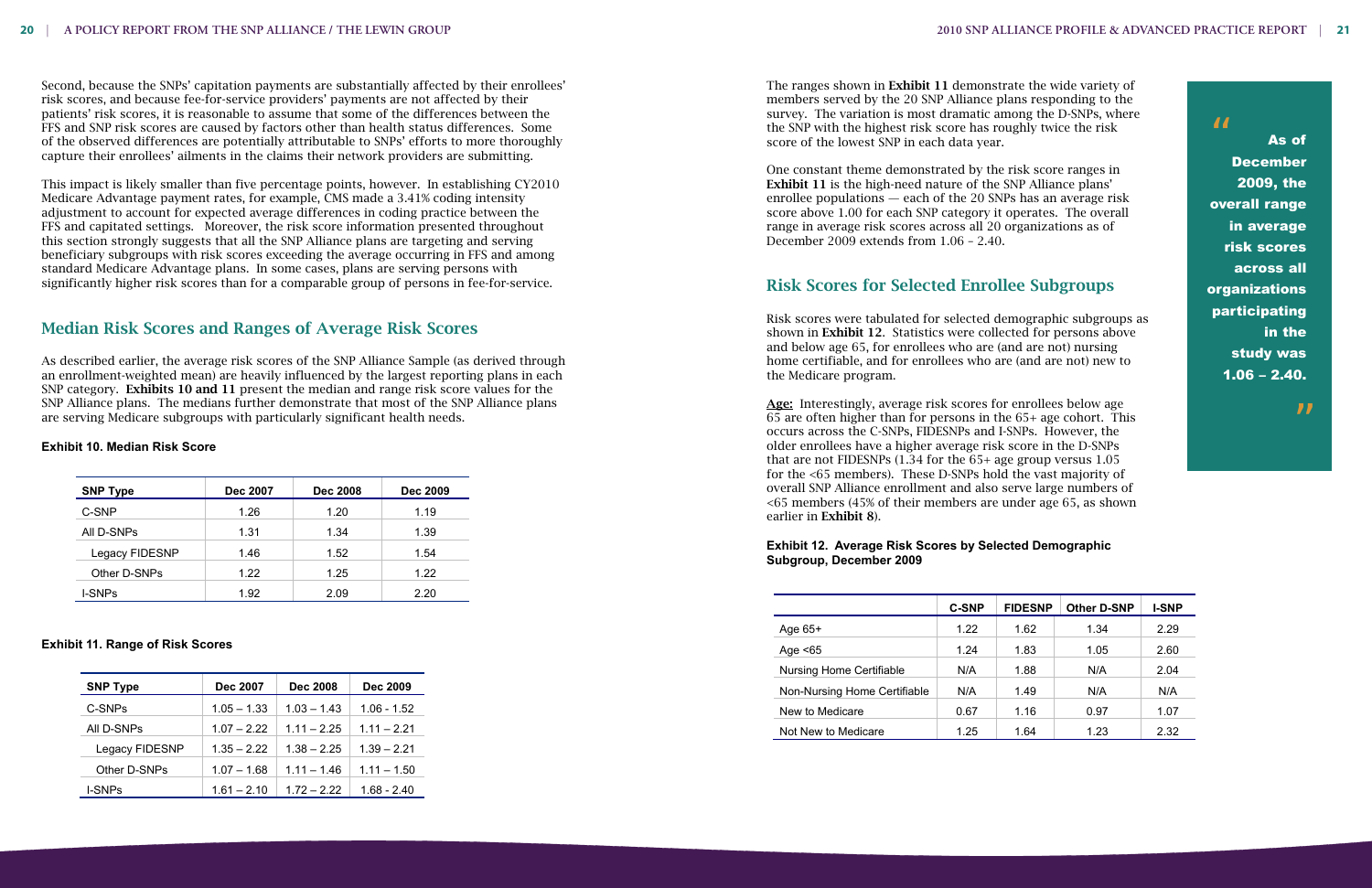

#### Footnotes

*\_\_\_\_\_\_\_\_\_\_\_\_\_\_\_\_\_\_\_ 8* I-SNPs have no enrollees that are not nursing home certifiable. This is the requisite condition for I-SNP enrollment.

*<sup>10</sup>* For example, a person with two different diabetes HCCs (and no other identified conditions) would be categorized as having only a single HCC in these tables

*<sup>9</sup>* The FFS risk score distributions were tabulated by Ingenix Consulting using CMS 5% Sample data files.

*\_\_\_\_\_\_\_\_\_\_\_\_\_\_\_\_\_\_\_*

Institutional Status: As would be expected, average risk scores are considerably higher for nursing home certifiable enrollees than for nonnursing home certifiable members. $\delta$  Nursing home certifiable enrollees are 46% higher than other enrollees in the C-SNPs, 26% higher in the FIDESNPs, and 69% higher in the other D-SNPs.

New Medicare Eligibles: CMS determines riskadjustment factors for every new Medicare enrollee throughout the first twelve months based only on demographic indicators, since health care claims information is not immediately available. During this twelve month time frame, the risk scores for this subgroup do not factor in any health status information.

The average risk score figures in Exhibit 12 for SNP Alliance members who are new to Medicare are below 1.00 for the C-SNP and D-SNP categories. Given that the SNP Alliance plans are

targeting high-need persons (and given the evidence in the previous tables demonstrating that a high-need enrollment mix has in fact occurred), the average risk score for SNP Alliance enrollees who are new to Medicare is far below the risk score for the remaining SNP Alliance population. This differential is quantified in Exhibit 12, showing that the new enrollee risk score is sometimes less than half that of the remaining SNP Alliance membership. Payment adequacy issues related to the "new to Medicare" subgroups were described earlier in relation to the figures in Exhibit 8.

# Risk Score Distribution

While the different SNP Alliance plans often have considerably different overall average risk scores, due to the populations being targeted and enrolled, there is also substantial variation within each SNP with regard to the health status of its members. Exhibit 13 presents the distribution of risk scores across the SNP Alliance membership as of December 2009 by SNP type, and also shows the distribution for the overall Medicare FFS population and for dual eligibles in the FFS setting.<sup>9</sup> In the FFS setting, approximately two-thirds of all Medicare beneficiaries and half of dual eligibles have risk scores below 1.00. The percentage of SNP Alliance enrollees with risk scores below 1.00 is considerably smaller for each SNP type.

For C-SNPs, 85% of enrollees have risk scores below 1.50, divided fairly evenly between those with risk scores below 1.00 and between 1.00 and 1.50. Regarding dual eligibles, 43% of the Legacy FIDESNPs' members have risk scores above 1.50, versus 13% for other D-SNPs and 27% of FFS dual eligibles. Most I-SNP members' (74%) risk scores exceed 2.00, whereas "only" 34% of institutionalized beneficiaries in the FFS setting have risk scores above 2.00.

# Hierarchical Condition Categories

Another means of depicting the health needs of the SNP Alliance health plans' enrollees involves tabulating the Hierarchical Condition Categories (HCCs). Each HCC represents an unrelated clinical condition that contributes to the calculation of the risk score assigned to each Medicare beneficiary.<sup>10</sup> Exhibits 14, 15 and 16 present the weighted average mean, median, and range of HCCs for the SNP Alliance plans, respectively. Exhibit 14 also conveys the national average of HCCs in the fee-for-service Medicare population.



# **Footnotes**

#### **Exhibit 13. Percentage Distribution of SNP Alliance Enrollees by Risk Score, December 2009 Exhibit 13. Percentage Distribution of SNP Alliance Enrollees by Risk Score, December 2009**

| <b>Risk Score Range</b> | $FFS - All$<br><b>Medicare</b><br><b>Beneficiaries</b> | $FFS - All$<br><b>Dual Eligible</b><br><b>Beneficiaries</b> | $c-$<br><b>SNPs</b> | Legacy<br><b>FIDESNP</b> | <b>Other</b><br>D-<br><b>SNPs</b> | <b>I-SNPs</b> |
|-------------------------|--------------------------------------------------------|-------------------------------------------------------------|---------------------|--------------------------|-----------------------------------|---------------|
| Less than 1.00          | 65.7%                                                  | 49.4%                                                       | 39.6%               | 25.2%                    | 29.7%                             | 1.4%          |
| Between 1.00 - 1.49     | 16.3%                                                  | 23.5%                                                       | 45.0%               | 32.1%                    | 56.8%                             | 2.4%          |
| Between 1.50 - 1.99     | $7.4\%$                                                | 10.6%                                                       | 6.6%                | 18.2%                    | 8.8%                              | 22.6%         |
| 2.00 and Above          | 10.7%                                                  | 16.5%                                                       | 8.6%                | 24.7%                    | 4.3%                              | 73.9%         |
| Total                   | 100.0%                                                 | 100.0%                                                      | 100.0%              | 100.0%                   | 100.0%                            | 100.0%        |

# VII. Health Care Conditions Assessment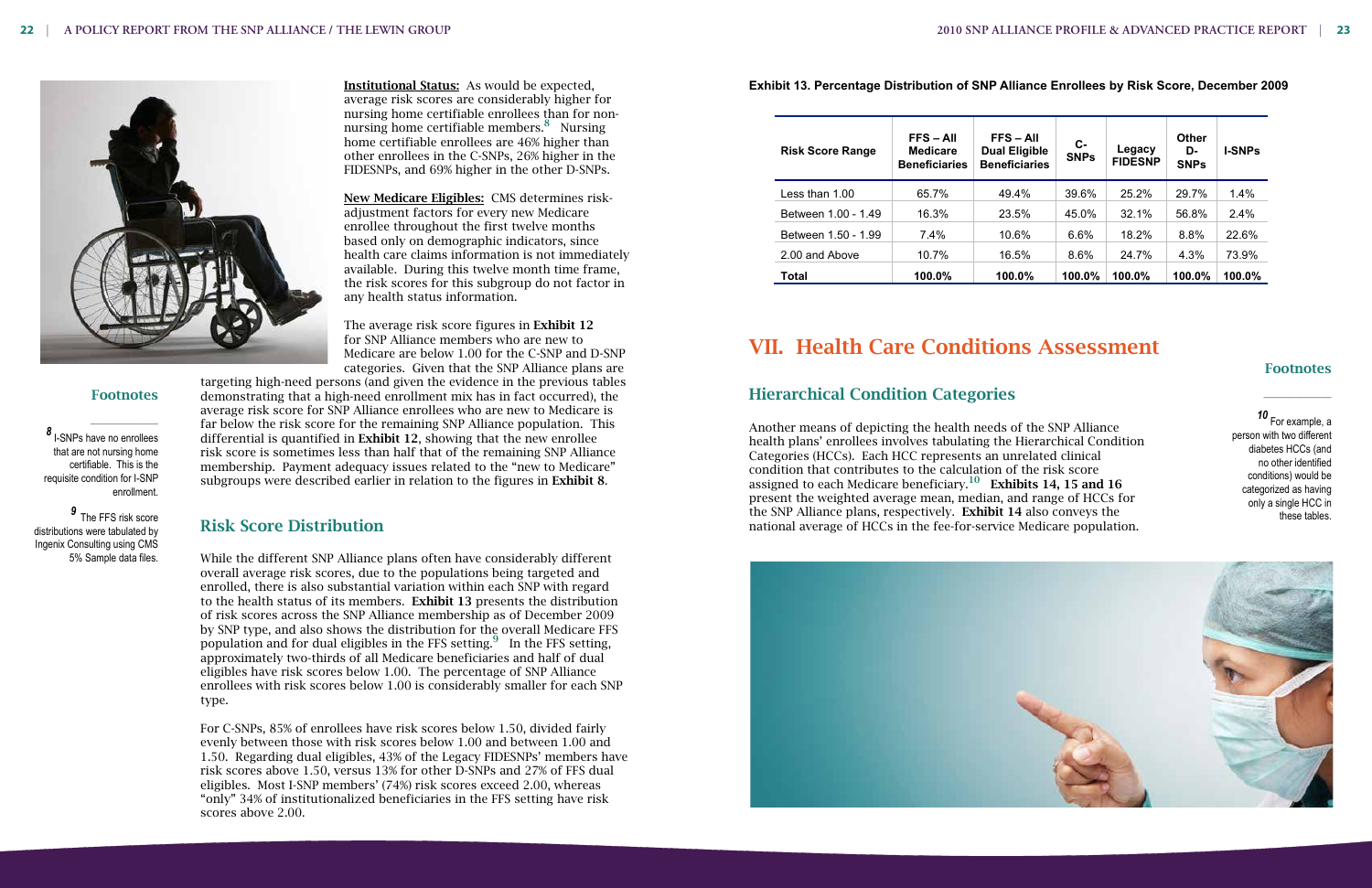Exhibit 14 shows that the overall Medicare population averages roughly 1.5 HCCs per **Exhibit 14** shows that the overall Medicare population averages roughly 1.5 HCCs per beneficiary. With an overall average number of HCCs above 2.2, the SNP Alliance membership beneficiary. With an overall average number of HCCs above 2.2, the SNP Alliance membership is beset, on average, with considerably more co-morbidities than the Medicare population. As is beset, on average, with considerably more co-morbidities than the Medicare population. As of December 2009, the average number of HCCs per enrollee is 2.37 for the C-SNPs, 2.32 for of December 2009, the average number of HCCs per enrollee is 2.37 for the C-SNPs, 2.32 for the the Legacy FIDESNPs, 1.78 for other D-SNPs, and 3.88 for the I-SNPs. The relatively low figure for the "other D-SNPs" is likely attributable to the fact that 45% of these plans' members are under the fact that 45% of these plans' members are under age 65. Enrollees in these D-SNPs are thus less likely to have accumulated the health and age 65. Enrollees in these D-SNPs are thus less likely to have accumulated the health conditions that are highly correlated with advanced age. The average number of HCCs for these D-SNPs across the 2007-2009 time frame is closely aligned with the average HCCs of FFS dual eligibles.<br>dual eligibles.

#### **Exhibit 14. HCCs Per Enrollee (enrollment weighted mean)**

The average number of HCCs decreased slightly (3.7%) from December 2007 to December 2009 across all reporting health plans, driven by an 8.5% decrease in the average number of HCCs per enrollee in the chronic care SNP category and a 2.6% decrease in the dual eligible category. The average number of HCCs per enrollee in the institutional SNPs increased sharply (by 30.6%) from 2007 - 2009. This increase could at least partly be attributable to the I-SNP enrollment dynamics described earlier – the high proportion of persons reaching end-of-life coverage months coupled with only a modest influx of new (presumably healthier) enrollees.

Exhibits 15 and 16 present the median and range of HCC values for the SNP Alliance health plans. The median SNP Alliance plan's membership averaged 2.14 HCCs as of December 2009, somewhat below the weighted mean average of 2.21 but still well above the most recently tabulated overall Medicare population average (1.49 HCCs). With the exception of one dual eligible SNP, every SNP Alliance plan's reported average number of HCCs exceeded the national average number of HCCs (1.49) for the overall Medicare population. The high end of the ranges in Exhibit 16 shows that several SNP Alliance plans are serving members that have an exceptionally high number of co-morbidities.

#### **Exhibit 15. Median Number of HCCs Per Enrollee Exhibit 15. Median Number of HCCs Per Enrollee**  and the co-morbidities of co-morbidities. The co-morbidities of co-morbidities  $\mathcal{L}_{\mathcal{A}}$

Every SNP Alliance plan's reported average number of HCCs exceeded the national average number of HCCs (1.49) for the overall **Medicare** population, with the high end of the ranges having an exceptionally high number of co-morbidities. " "

The average number of HCCs was also tabulated for three demographic subgroups within each SNP type: (1) persons <65 and persons age 65+; (2) persons who were and were not nursing home certifiable; and (3) persons who were and were not new to Medicare. These findings are presented in Exhibit 17. The elderly members of the C-SNPs and "Other D-SNPs" had more HCCs, on average, than the <65 enrollees in these two SNP types. The opposite was the case for the FIDESNPs and I-SNPs (with the younger enrollees having more HCCs), although there were very small numbers of <65 enrollees in these two SNP types.

Among the FIDESNPs, nursing home certifiable members had more HCCs than enrollees who were not nursing home certifiable. Similarly, enrollees who had been covered by Medicare for more than a year had more HCCs than enrollees who were "new to Medicare."

# **Exhibit 16. Range of Average Number of HCCs per Enrollee Exhibit 16. Range of Average Number of HCCs per Enrollee**

| <b>SNP Type</b> | <b>Dec 2007</b> | <b>Dec 2008</b> | <b>Dec 2009</b> |
|-----------------|-----------------|-----------------|-----------------|
| C-SNP           | 2.02            | 1.97            | 2.30            |
| D-SNP (all)     | 2.03            | 2.07            | 2.12            |
| Legacy FIDESNP  | 2.47            | 2.52            | 2.61            |
| Other D-SNP     | 1.71            | 1.81            | 1.95            |
| I-SNP           | 3.45            | 4.21            | 4.55            |

| <b>SNP Type</b> | Dec 2007      | <b>Dec 2008</b> | <b>Dec 2009</b> |
|-----------------|---------------|-----------------|-----------------|
| C-SNP           | $1.41 - 3.34$ | $1.38 - 4.23$   | $1.56 - 4.02$   |
| D-SNP (all)     | $1.28 - 4.05$ | $1.48 - 4.59$   | $1.61 - 4.23$   |
| Legacy FIDESNP  | $2.01 - 4.05$ | $1.60 - 3.95$   | $2.10 - 4.23$   |
| D-SNP           | $1.28 - 2.51$ | $1.48 - 4.59$   | $1.61 - 2.31$   |
| I-SNP           | $2.28 - 3.77$ | $2.73 - 4.80$   | $2.71 - 5.60$   |

| <b>SNP Type</b> | <b>Dec 2007</b> | <b>Dec 2008</b> | <b>Dec 2009</b> |
|-----------------|-----------------|-----------------|-----------------|
| C-SNP           | 2.59            | 2.36            | 2.37            |
| D-SNP           |                 |                 |                 |
| Legacy FIDESNP  | 2.37            | 2.18            | 2.32            |
| Other D-SNP     | 1.81            | 1.91            | 1.78            |
| I-SNP           | 3.09            | 3.67            | 3.88            |

**Medicare Fee-For-Service Comparison Statistics (CMS 5% Sample Benchmarks)** 

|                                          | <b>CY2007</b> | CY2008 |  |
|------------------------------------------|---------------|--------|--|
| <b>Total Medicare Population</b>         | 1.46          | 1.49   |  |
| <b>Chronic: Diabetes</b>                 | 2.62          | 2.65   |  |
| <b>Chronic: Congestive Heart Failure</b> | 3.35          | 3.30   |  |
| Dual Eligibles                           | 1.89          | 1.92   |  |
| Institutional                            | 3.14          | 3.14   |  |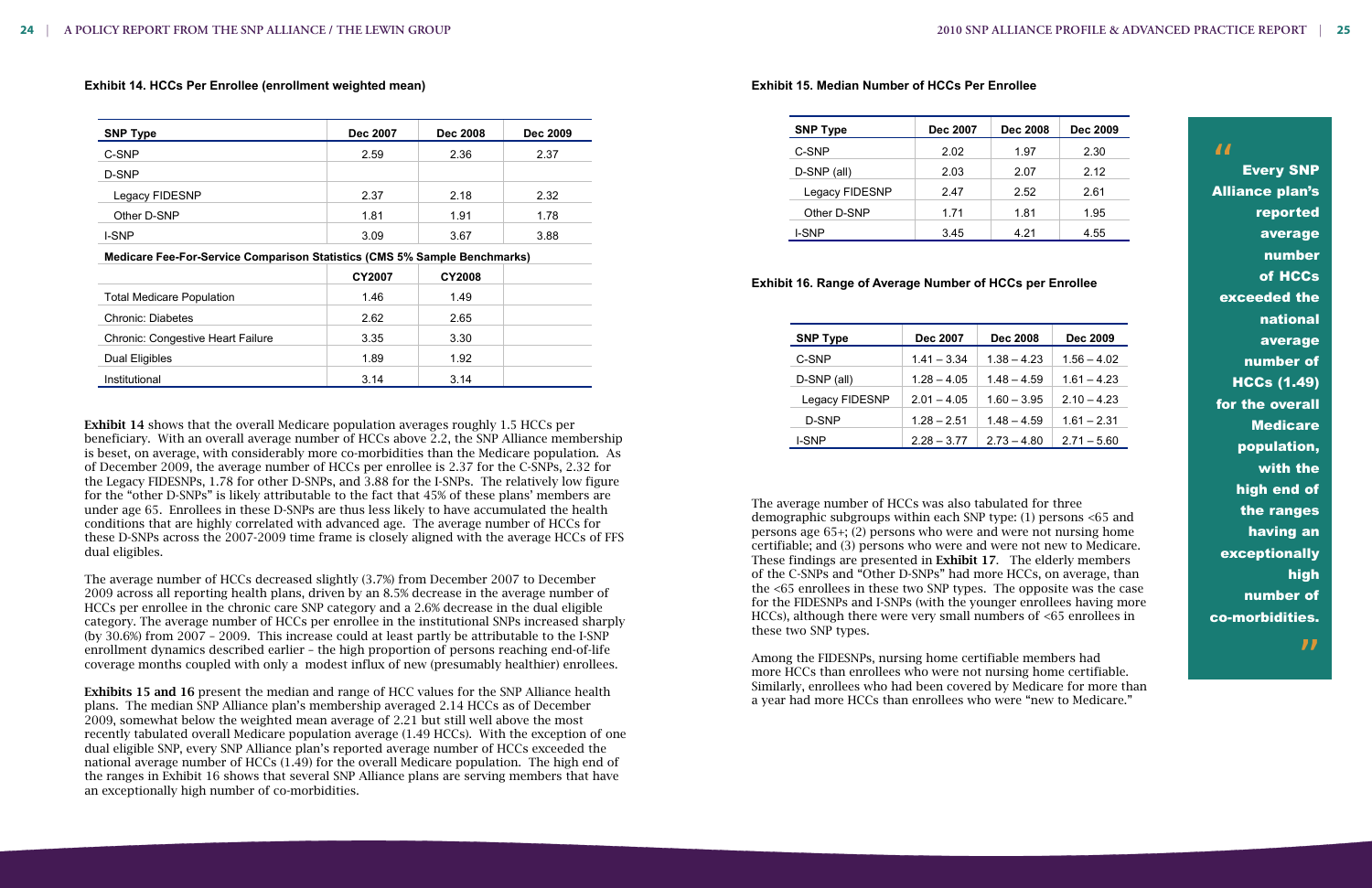#### **Exhibit 19. Diagnosed Mental Health Conditions in Medicare Fee-For-Service Setting, 2008 Beneficiary Subgroup**

#### **Exhibit 18. Mental Health Condition Prevalence Among SNP Alliance Enrollees**

**AA**<br>Mental conditions play a major role in the lives of the SNP Alliance enrollee population. More than half of the I-SNP and **Legacy** FIDESNP enrollees had at least one mental health diagnosis during 2009.

Fifty-two percent of Legacy FIDESNP enrollees and 30% of all other D-SNP enrollees had at least one mental health diagnosis, compared with 23% among dual eligible beneficiaries in fee-forservice Medicare. those individuals may also have other mental health conditions). During 2009, Alzheimers and

"

"

**Exhibit 17. Average Number of HCCs by Selected Demographic Subgroup, December 2009 Exhibit 17. Average Number of HCCs by Selected Demographic Subgroup, December 2009** 

**Exhibit 19. Diagnosed Mental Health Conditions in Medicare Fee-For-Service Setting, 2008** 

| <b>SNP Type</b>     | Percentage of 2009<br>Enrollees with 1+<br><b>Mental Health</b><br><b>Diagnosis</b> |
|---------------------|-------------------------------------------------------------------------------------|
| C-SNPs <sup>*</sup> | 10%                                                                                 |
| D-SNPs (all)        | 30%                                                                                 |
| Legacy FIDESNPs     | 52%                                                                                 |
| All Other D-SNPs    | 27%                                                                                 |
| I-SNPs              | 58%                                                                                 |

\* One C-SNP serves only persons with behavioral health conditions. However, this SNP's enrollment is fewer than 2,000 persons and it does not profoundly impact the above average. One C-SNP serves only persons with behavioral health conditions.

The SNP Alliance plans provided data on the proportion of their members who had one or more claims/encounters with a behavioral members who had one or more claims/encounters with a behavioral is a members who had one of more claims, encounters with a behavioral health diagnosis during the year. This information is presented in Exhibit 18 for CY2009. Comparison statistics for the Medicare feefor-service population are shown in Exhibit 19 for the most recent available year, CY2008. The SNP Alliance plans provided data on the proportion of their members who had one or statistics in **Exhibit 18** demonstrate that mental conditions play a major role in the lives of the

While many behavioral health conditions go undiagnosed during the I-SNP and Legacy FIDESNP and Legacy FIDESNP and Legacy FIDESNP and Legacy FIDESNP and Legacy FIDESNP and Legacy FIDESNP and Legacy FIDESNP and Legacy FIDESN **Fig. 2.1** course of a year, the statistics in Exhibit 18 demonstrate that mental conditions play a major role in the lives of the SNP Alliance enrollee **EXECUTE:** The population. More than half of the I-SNP and Legacy FIDESNP enrollees prevalence rate at least one mental health diagnosis during 2009. These had at least one mental health diagnosis during 2009. These prevalence rates were 10% for C-SNP enrollees (which was similar to the proportion of all Medicare FFS beneficiaries with a mental health diagnosis) and 27% for "Other D-SNP" enrollees (which was above the prevalence rate of 23% for FFS dual eligibles). The prevalence among  $\frac{1}{2}$  and  $\frac{1}{2}$  and  $\frac{1}{2}$  and  $\frac{1}{2}$  and  $\frac{1}{2}$  and  $\frac{1}{2}$  and  $\frac{1}{2}$  and  $\frac{1}{2}$  and  $\frac{1}{2}$  and  $\frac{1}{2}$  and  $\frac{1}{2}$  an I-SNP enrollees (58%) was above the corresponding rate of 53% for institutional FEC Madisons. Investigation institutionalized FFS Medicare beneficiaries. physical and behavioral health co-morbidity co-morbidity co-morbidity co-morbidity co-morbidity co-morbidity co-morbidity co-morbidity co-morbidity co-morbidity co-morbidity co-morbidity co-morbidity co-morbidity co-morbid

**individual enrollee individual enrollee level and across the significant enrollee level and across the enrollee level and across the unit base.** While one C-SNP focuses exclusively on beneficiaries with significant mental health conditions, many SNP Alliance plans have extensive experience serving a large cadre of persons with behavioral health conditions. These SNPs need to be adept at addressing a wide array of physical and behavioral health conditions and co-morbidity combinations, both at the individual enrollee level and across their entire enrollment base. mental nealth conditions, many SNP Alliance plans have extensive<br>experience serving a large cadre of persons with behavioral health<br>conditions. These SNPs need to be adept at addressing a wide other dementia were diagnosed in 18% of Legacy FIDESNP enrollees, and in 2% of the C-SNP

| <b>Beneficiary Subgroup</b>  | Percentage of 2008<br><b>FFS Beneficiaries</b><br>with 1+ Mental<br><b>Health Diagnosis</b> |
|------------------------------|---------------------------------------------------------------------------------------------|
| All Medicare                 | 10%                                                                                         |
| Dual Eligibles               | 23%                                                                                         |
| Institutionalized<br>Persons | 53%                                                                                         |

In the I-SNP enrollee population, 44% of the CY2009 enrollees had Alzheimer's or another form of dementia. This represents 77% of the population with some mental condition (although those of the population with some mental condition (arthough those<br>individuals may also have other mental health conditions). During marviduals may also have other memal nearly conditions). During 2009, Alzheimer's and other dementia were diagnosed in 18% of Legacy FIDESNP enrollees, and in 2% of the C-SNP and Other D-SNP members. In the I-SNP enrollee population, 44% of the CY2009 enrollees had Alzheimers or another form In the I-SNP enrollee population, 44% of the CY2009 enrollees had

**Exhibit 19. Diagnosed Mental Health Conditions in Medicare Fee-For-Service Setting, 2008** 

525452

|                                 | <b>C-SNP</b> | <b>FIDESNP</b> | <b>Other D-SNP</b> | I-SNP |
|---------------------------------|--------------|----------------|--------------------|-------|
| Age $65+$                       | 2.01         | 2.48           | 1.88               | 4.71  |
| Age $65$                        | 1.45         | 3.75           | 1.67               | 5.14  |
| <b>Nursing Home Certifiable</b> | N/A          | 2.89           | N/A                | 3.88  |
| Non-Nursing Home Certifiable    | N/A          | 2.27           | N/A                | N/A   |
| New to Medicare                 | N/A          | 1.97           | 1.58               | N/A   |
| Not New to Medicare             | 2.57         | 2.51           | 1.86               | 4.73  |

# **D. Mental Health Conditions**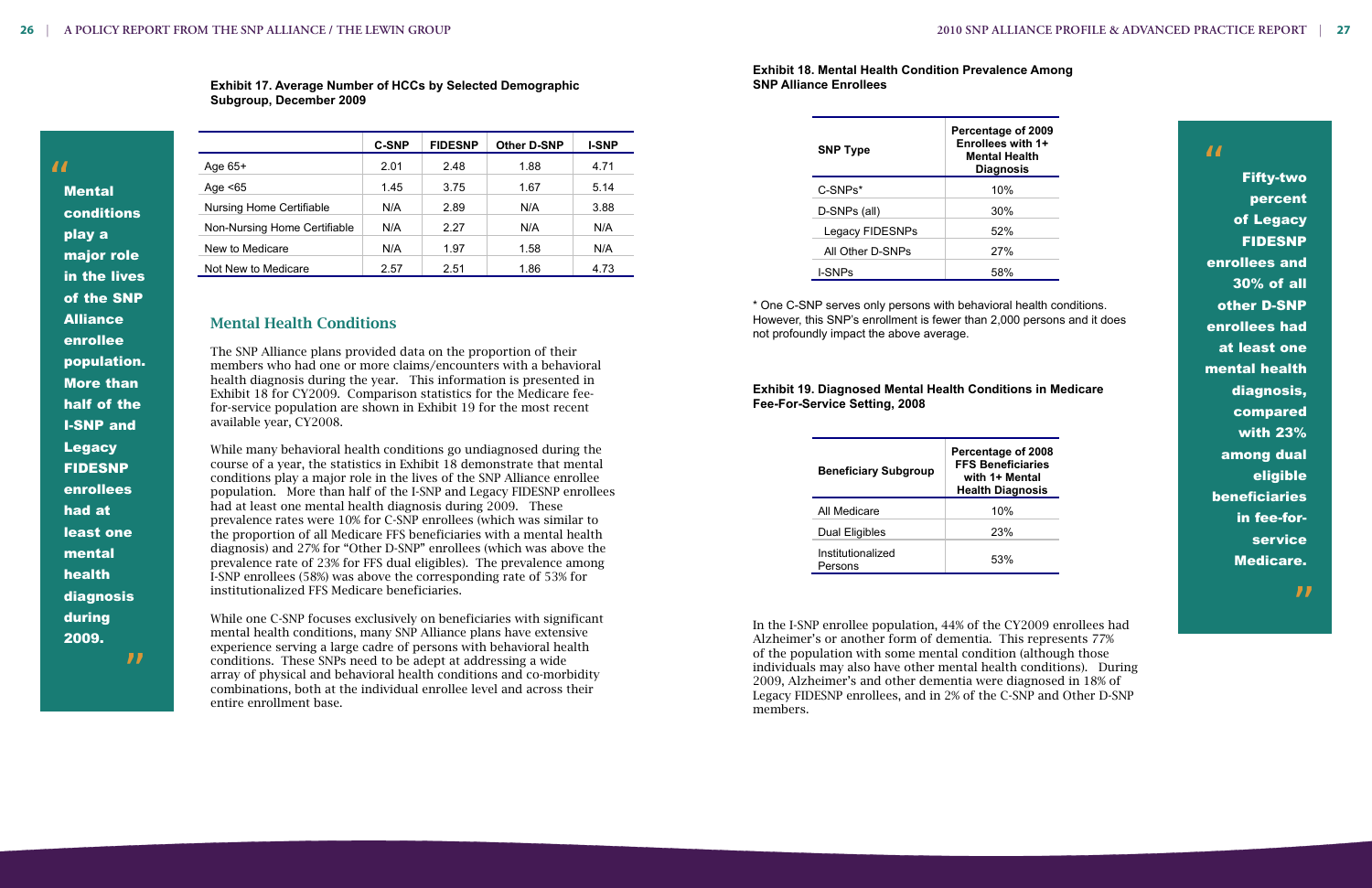# VIII. Health Care Utilization

The SNP Alliance health plans provided health care utilization statistics for the following services (all per 1,000 enrollees per year, unless noted otherwise):

- **Inpatient Days, Admissions and Average Length of Stay**
- **Distribution of Persons by Number of Inpatient Admissions**
- **Observation Days**
- **Emergency Room Visits**
- **Distribution of Persons by Number of Emergency Room Visits**
- **Physician Office & Home Visits**
- $\blacksquare$  Home Health Visits
- **Number of Prescriptions**

### Inpatient Utilization

Inpatient hospital usage provides an important "window" for reviewing and assessing the SNP Alliance Plans' performance. Inpatient hospital usage provides an inexact but useful means of quantifying the degree to which the enrolled population is experiencing health crises. Exhibit 20 presents inpatient usage, expressed as days of inpatient care per 1,000 persons per year, for each SNP type from 2007-2009 and for various Medicare fee-for-service comparison populations for 2007 and 2008. These figures are discussed below by SNP type.

C-SNP: The C-SNP members averaged 2.7 inpatient days per person during 2009. Because the different C-SNPs target a wide variety of conditions, it was not possible to establish a valid FFS comparison group within the scope of this report. Usage statistics were tabulated for some of the subgroups C-SNPs have targeted: FFS beneficiaries with diabetes averaged 3.7 inpatient days per person and FFS beneficiaries with congestive heart failure averaged 8.1 inpatient days. Some findings in this report suggest that C-SNPs have achieved reductions in inpatient usage, but as noted above, a solid FFS comparison population has not been established for the C-SNP enrollees. The C-SNPs' inpatient usage trend has been favorable – inpatient days per 1,000 decreased 20% for C-SNP enrollees from 2007-2009. This reduction occurred during a time period when C-SNP enrollees' average risk score did not change. Thus the reduced inpatient usage does not appear to be explained by enrollee health status differences. The data suggest that the C-SNPs are becoming increasingly proficient at reducing hospital usage as they mature.

FIDESNP: The Legacy FIDESNPs averaged 2.5 – 3.1 inpatient days per person per year from 2007 through 2009. This is well below the average inpatient usage of FFS dual eligibles (3.3 days per person per year) despite the fact that the average risk score among FIDESNP members (1.62 in 2009) is 28% higher than the average for all dual eligibles (1.27). In addition, the FIDESNPs' 2009 inpatient usage closely paralleled the average in the C-SNPs and other D-SNPs (all three SNP types had between 2,740 and 2,821 day/1,000) – again despite the FIDESNPs having a much higher average risk score. Thus, a strong case can be made that the Legacy FIDESNPs have achieved exceptionally low inpatient usage.

**D-SNP (non-FIDESNP):** Excluding the FIDESNPs, D-SNPs averaged 2,821 days/1,000, which is  $15%$  below the most recent available average for the FFS dual eligibles  $(3,327)$ . The average risk score for these D-SNPs (1.21) was slightly above the FFS average for non-institutionalized dual eligibles  $(1.17)$ . These D-SNPs' 2009 usage was also considerably lower than in the previous years — their average of 2,821 days/1,000 in 2009 was 8% below the 2007 level and 12% below 2008. below 2008.

**I-SNP:** The I-SNPs' inpatient usage has been extraordinarily low in contrast to the Medicare FFS norms for institutionalized persons. Institutionalized Medicare beneficiaries have used inpatient care at the rate of  $7.0 - 7.5$  days per person per year in the FFS setting. The I-SNP members averaged between 2.0 and 2.5 inpatient days In the FF3 setting. The F5NF inembers averaged between 2.0 and 2.5 inpatient days per beneficiary per year throughout the 2007-2009 time frame. This comparison is not per beneficially per year diffusion are zoon 2009 time frame. This comparison is not "apples to apples" given that I-SNP members are nursing home certifiable and thus only a portion of these enrollees are institutionalized. However, the I-SNP members' average risk score — 2.04 during 2009 -- has been above the risk score for institutionalized FFS beneficiaries (as shown earlier in Exhibit 9). From this information, it appears that the I-SNPs have achieved a substantial (quite possibly more than 50 percent) reduction in inpatient usage versus what their enrollees would have utilized in the FFS setting.

# **Exhibit 20. Average Inpatient Days per 1,000 Enrollees by SNP Type, 2007 - 2009 Exhibit 20. Average Inpatient Days per 1,000 Enrollees by SNP Type 2007 - 2009**

All SNP Alliance plan types have seemingly achieved inpatient usage reductions relative to available FFS comparison populations. The inpatient days/1,000 of the FIDESNPs and the I-SNPs suggest that rather enormous reductions in inpatient usage have occurred across their membership. The yearly trends observed in Exhibit 20 also suggest that the SNP Alliance Plans are lowering their inpatient days/1,000, particularly among the C-SNPs and other D-SNPs.

| <b>SNP Type</b>                                                           | <b>CY2007</b> | CY2008 | CY2009 |
|---------------------------------------------------------------------------|---------------|--------|--------|
| C-SNP                                                                     | 3,428         | 2,941  | 2,740  |
| D-SNP                                                                     |               |        |        |
| Legacy FIDESNP                                                            | 3,056         | 2,564  | 2,788  |
| Other D-SNP                                                               | 3,077         | 3,222  | 2,821  |
| <b>I-SNP</b>                                                              | 2,111         | 2,439  | 2,369  |
| Medicare Fee-For-Service Comparison Statistics (CMS 5% Sample Benchmarks) |               |        |        |
|                                                                           | CY2006        | CY2008 |        |
| <b>Total Medicare Population</b>                                          | 2,093         | 2,063  |        |
| Chronic: Diabetes                                                         | 3,874         | 3,744  |        |
| <b>Chronic: Congestive Heart Failure</b>                                  | 8,268         | 8,103  |        |
| Dual Eligibles                                                            | 3,387         | 3,327  |        |
| Institutional                                                             | 7,344         | 7,497  |        |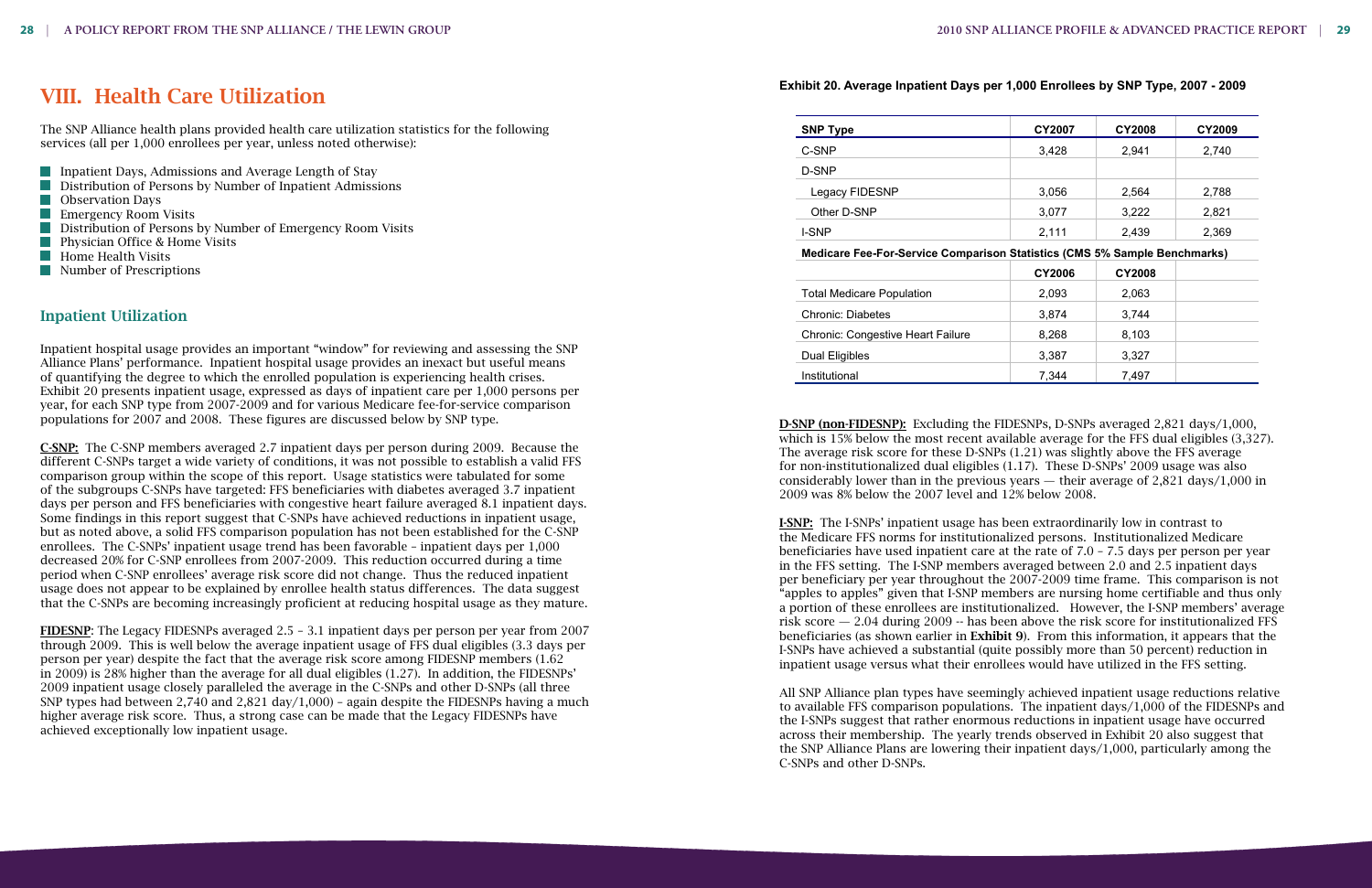**Improved Impacts Over Time:** Taking all the above usage information into account, there seems to be a correlation between a SNP's maturity (years in business) and the level of inpatient usage reductions being achieved. The SNPs that have had the longest-standing inpatient usage reductions being achieved. The sives that have had the longest-standing<br>relationships with their enrollees (the Legacy FIDESNPs and I-SNPs) have achieved the largestscale inpatient usage reductions — probably several dozen percentage points. The remaining SNP Alliance plans (C-SNPs and other D-SNPs) have achieved smaller-scale reductions (but reductions nonetheless) in inpatient usage, although inpatient usage rates in these plans appears to be dropping rapidly as these plans mature. These SNP Alliance plans tend to be younger and may also be on a path to achieving large-scale inpatient usage reductions given the opportunity to serve their members across a wide span of years. **Improved Impacts Over Time:** The above use the above use in the above use the above use in the above use in the a<br>The arm of a country of the above use in the account of the above used in the above used in the above used

The SNPs' average inpatient admission rates are presented in **Exhibit 21** and average lengthof-stay (ALOS) statistics are shown in Exhibit 22. Comparison FFS data were not available for The SNPs' average inpatient admission rates are presented in **Exhibit 21** and average length of these statistics. Because ALOS is fairly consistent across the SNP types (averaging 5.4 at the stay (ALOS) statistics are shown in **Exhibit 22**. Comparison FFS data were not available for lowest during 2009 for Other D-SNPs and 6.5 at the highest for I-SNPs), the admissions/1,000 statistics demonstrate similar trends to the days/1,000 figures described above. The admission rates for all the SNP categories except I-SNPs decreased between 2008 and 2009. these statistics. Because ALOS is fairly consistent across the SNP types (averaging 5.4 at flowest during 2009 for Other D-SNPs and 6.5 at the highest for I-SNPs), the admission statistics demonstrate similar trends to the days/1,000 figures described above. The durinssion rates for all the sive categories except f-sives decreased between 2006 and 20

#### **Exhibit 21. Average Inpatient Admissions per 1,000 Enrollees by SNP Type, 2007 - 2009 Exhibit 21. Average Inpatient Admissions per 1,000 Enrollees by SNP Type 2007 - 2009**  statistics demonstrate similar trends to the days/1,000 figures described above. The admission ration 21. Average inpatient Admissions per 1,000 Embress by One 17 p

The distribution of the number of admissions occurring in the SNP and FFS settings is presented in Exhibits 23 and 24. These figures show that more SNP Alliance enrollees go through the year with the setting. without any inpatient admissions than occurs in the Medicare FFS setting. Whereas  $\overline{73}$ % of dual eligibles in FFS had no admissions during the year, 75% of FIDESNP members and 79% of Other members in 119 had no admissions daring the year, 79% of The BNP members and 79% of D-SNP members had no admissions. The distribution of the number of admissions of admissions of admissions of admissions is the SNP and FS set presented in the stripution of the number of admissions occurring in the SNP and FFS settings

I-SNPs have a more pronounced differential - less than half (47%) of institutionalized FFS beneficiaries did not use inpatient services during the most recent available year (2008), whereas beneficiaries did not use inpatient services during the most recent available year (2008), 83% of I-SNP members had no inpatient admissions during 2009. The large I-SNP differential could be attributable to specific incentives related to care for institutionalized beneficiaries between the FFS and I-SNP settings. In the FFS setting, a nursing home's mounting costs are shifted to the hospital when inpatient admission transfers occur, whereas SNPs experience a net cost increase in these situations (if hospitalizations occur) which they strive to avoid. differential could be a set of the conditions of the control incentives related to the care for institution of the care for institution of the care for institution of the care for institution of the care for institution of bet increase in these shuations (if hospitalizations occur) will they strive to avoid

#### Exhibit 23. Distribution of SNP Enrollees by Number of Inpatient Admissions, 2009  $S_{\text{S}}$  is the state and  $\sigma$  in the second situations (if hospitalizations occur) which they have the  $\sigma$

#### **Exhibit 24. Distribution of FFS Beneficiaries by Number of Inpatient Admissions, 2008**

#### **Exhibit 22. Average Inpatient Length of Stay by SNP Type, 2007 - 2009 Exhibit 22. Average Inpatient Length of Stay by SNP Type 2007 - 2009**

rates for all the SNP categories except I-SNPs decreased between 2008 and 2009.

| <b>SNP Type</b> | <b>CY2007</b> | <b>CY2008</b> | <b>CY2009</b> |
|-----------------|---------------|---------------|---------------|
| C-SNP           | 537           | 473           | 451           |
| D-SNP           |               |               |               |
| <b>FIDESNP</b>  | 577           | 531           | 473           |
| Other D-SNP     | 483           | 565           | 519           |
| I-SNP           | 330           | 359           | 366           |

| <b>SNP Type</b> | <b>CY2007</b> | <b>CY2008</b> | <b>CY2009</b> |
|-----------------|---------------|---------------|---------------|
| C-SNP           | 6.4           | 6.2           | 6.1           |
| D-SNP           |               |               |               |
| Legacy FIDESNP  | 5.3           | 4.8           | 5.9           |
| Other D-SNP     | 6.4           | 5.7           | 5.4           |
| I-SNP           | 6.4           | 6.8           | 6.5           |
|                 |               |               |               |

| <b>Admissions</b> | <b>C-SNP</b> | Legacy<br><b>FIDESNP</b> | <b>Other D-SNP</b> | <b>I-SNP</b> |
|-------------------|--------------|--------------------------|--------------------|--------------|
| 0                 | 78%          | 75%                      | 79%                | 83%          |
|                   | 14%          | 16%                      | 13%                | 14%          |
| 2                 | 5%           | 5%                       | 4%                 | 2%           |
| 3+                | 3%           | 4%                       | 4%                 | $1\%$        |
| <b>Total</b>      | 100%         | 100%                     | 100%               | 100%         |

| <b>Admissions</b> | <b>Total</b><br><b>Medicare</b> | Dual<br><b>Eligibles</b> | Institutionalized<br><b>Persons</b> | <b>Persons</b><br>with<br><b>Diabetes</b> | <b>Persons</b><br>with CHF |
|-------------------|---------------------------------|--------------------------|-------------------------------------|-------------------------------------------|----------------------------|
| 0                 | 79%                             | 73%                      | 47%                                 | 44%                                       | 70%                        |
|                   | 13%                             | 16%                      | 24%                                 | 27%                                       | 17%                        |
| $\overline{2}$    | 5%                              | 6%                       | 13%                                 | 14%                                       | 7%                         |
| $3+$              | 3%                              | 6%                       | 16%                                 | 14%                                       | 6%                         |
| <b>Total</b>      | 100.0%                          | 100.0%                   | 100.0%                              | 100.0%                                    | 100.0%                     |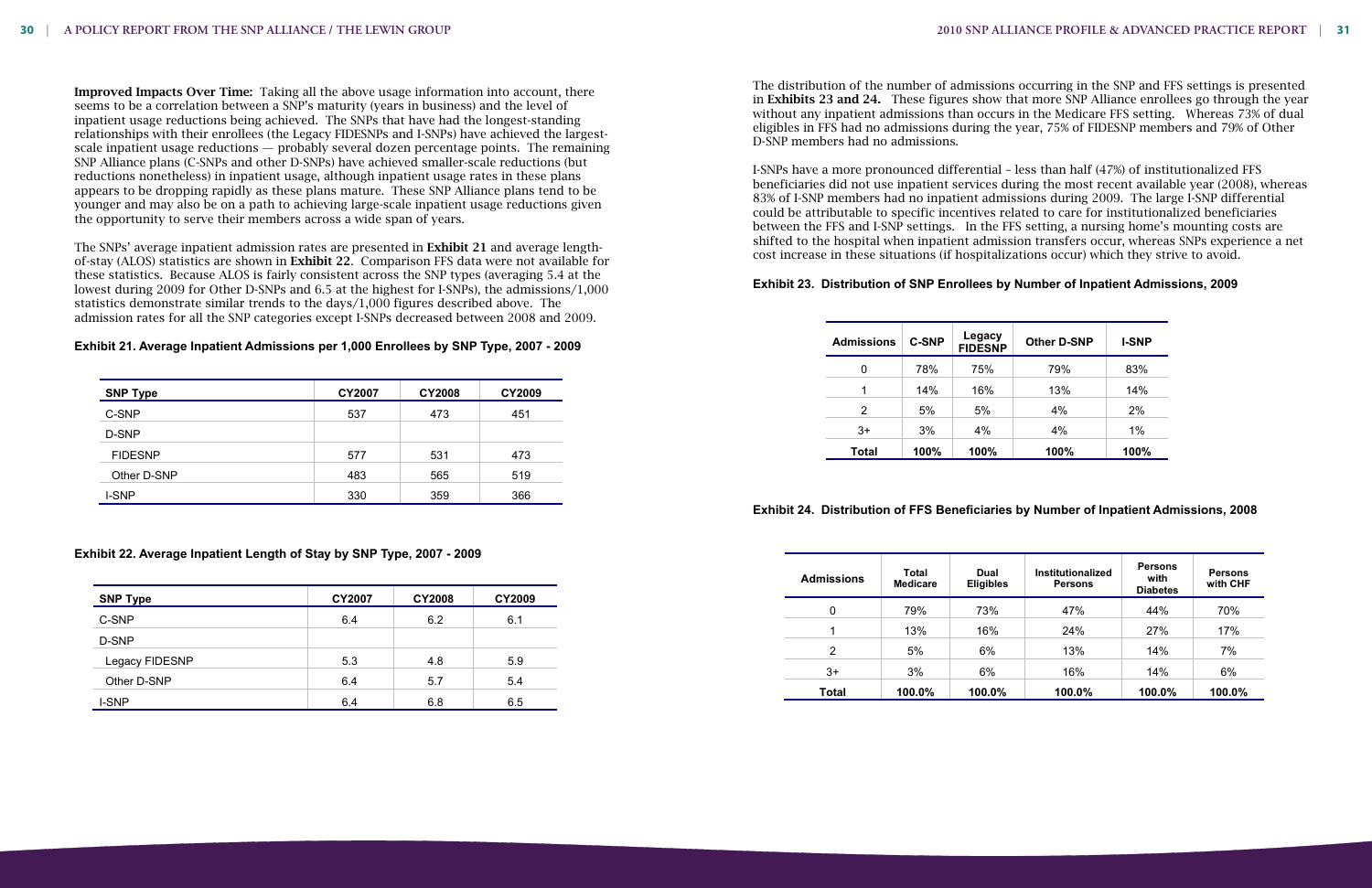At the high end of the inpatient distribution tables in Exhibits 23 and 24, it appears that the SNPs are also reducing the degree to which persons are hospitalized many times during the year. For example, 6% of FFS dual eligibles had 3 or more admissions during 2008. The corresponding figures for the D-SNPs are 4% for Legacy FIDESNPs and 4% for Other D-SNPs. While 16% of institutionalized FFS beneficiaries had three or more admissions, only 1% of I-SNP enrollees had 3+ admissions during 2009. For C-SNPs, 3% of enrollees had 3+ admissions, which is similar to the overall Medicare FFS population despite the C-SNPs serving a considerably less healthy population, on average, based on risk score differentials. This distributional data provides further confirmation of the SNP Alliance plans' favorable impacts on inpatient usage – both in keeping enrollees out of the hospital altogether during a given year and in limiting the degree to which enrollees experience multiple crises requiring hospitalization.

Another hospitalization management statistic involves had 3- admissions during 3- admissions during 3- admissio  $\mathbf{u}$  is  $\mathbf{u}$  and  $\mathbf{v}$  is similar to the degree to which observation days are occurring **considerably less health in** the SNP setting, as summarized in Exhibit 25. observation days are coded as such when the patient is provided as such when the patient is and uses the both inpatient use of the both inpatient use of the hospital altogether watched for several hours but is not formally admitted. **Equire Example 19 Model in the SNPs clearly utilize observation days as a a** means of avoiding full admissions, this is not occurring frequently. Observation days would add about 1% to **ospital** activity for C-SNPs, 3% for the total inpatient hospital activity for C-SNPs, 3% for **EXECUTE ARE OCCUPRENT** FIDESNPS, 1% for Other D-SNPs, and well below 1% for  $\overline{z}$  $I = \frac{1}{\sqrt{2\pi}}$  I-SNPs. Thus, the inpatient usage reductions described. earlier cannot be attributed to a mere re-categorization  $\mathbb{R}$  consider the avoiding function days as a means of avoiding function days as a means of avoiding functions, the second  $\mathbb{R}$  considerable functions, the s towards "observation days." occurring frequently. Observation days would add about 1% to the total inpatient hospital inpatient hospital i

## Physician Visits

Physician office visits per 1,000 enrollees per year were tabulated by the SNPs and for various Medicare subgroups, as shown in Exhibit 26. The data is encouraging, indicating that the SNPs are providing strong access to "front-line" office-based services that grow with each passing year. Office visit usage among the C-SNPs' members increased from 6.1 visits per enrollee during 2007 to 8.5 visits in 2009. Office visit usage in the overall Medicare population averaged 7.3 visits per beneficiary per year during 2008. Among the D-SNPs (both the FIDESNPs and the other D-SNPs), office visit usage also increased each year from less than 7 visits per person per year in 2007 to approximately 8 visits per person per year in 2009. FFS dual eligibles averaged 6.9 office visits per person during 2008.

Taking the SNP enrollees' high and increasing office visit usage into consideration jointly with these enrollees' low and decreasing inpatient usage, a highly favorable picture appears to be emerging regarding the SNPs' care coordination model. Usage of low-cost, "front-end" services is relatively high, and this investment may be causing at least some of the observed reductions in inpatient usage.

Note: Office visit data was not presented for I-SNPs given that institutionalized persons are ill-positioned to access office-based services. positioned to access office-based services.

# **Exhibit 26. Physician Visits per 1,000 Enrollees by SNP Type, 2007 - 2009 Exhibit 26. Physician Visits per 1,000 Enrollees by SNP Type 2007 - 2009**

| <b>SNP Type</b> | CY2007 | CY2008 | CY2009 |
|-----------------|--------|--------|--------|
| C-SNP           | 40     | 26     | 27     |
| D-SNP           |        |        |        |
| Legacy FIDESNP  | 37     | 46     | 76     |
| Other D-SNP     | 27     | 20     | 23     |
| I-SNP           | 18     | 3      | 3      |

Physician office visits per 1,000 enrollees per year were tabulated by the SNPs and for various

categorization towards "observation days." **Exhibit 25. Observation Days per 1,000 Enrollees Per Year by SNP Type, 2007 - 2009**

| <b>SNP Type</b>                                                           | <b>CY2007</b> | CY2008 | CY2009 |
|---------------------------------------------------------------------------|---------------|--------|--------|
| C-SNP                                                                     | 6.083         | 8,381  | 8,453  |
| D-SNP                                                                     |               |        |        |
| Legacy FIDESNP                                                            | 6,293         | 7,407  | 7,847  |
| Other D-SNP                                                               | 6.841         | 7,479  | 8,008  |
| Medicare Fee-For-Service Comparison Statistics (CMS 5% Sample Benchmarks) |               |        |        |
| <b>Total Medicare Population</b>                                          |               | 7,260  |        |
| <b>Chronic: Diabetes</b>                                                  |               | 9,850  |        |
| <b>Chronic: Congestive Heart Failure</b>                                  |               | 12,006 |        |
| Dual Eligibles                                                            |               | 6,865  |        |

Legacy FIDESNP 593 917 914

# "

multiple **multiple** This Report confirms the SNP Alliance plans' favorable impacts on inpatient usage – both in keeping enrollees out of the hospital and in limiting the degree to which enrollees require hospital-.........<br>izations.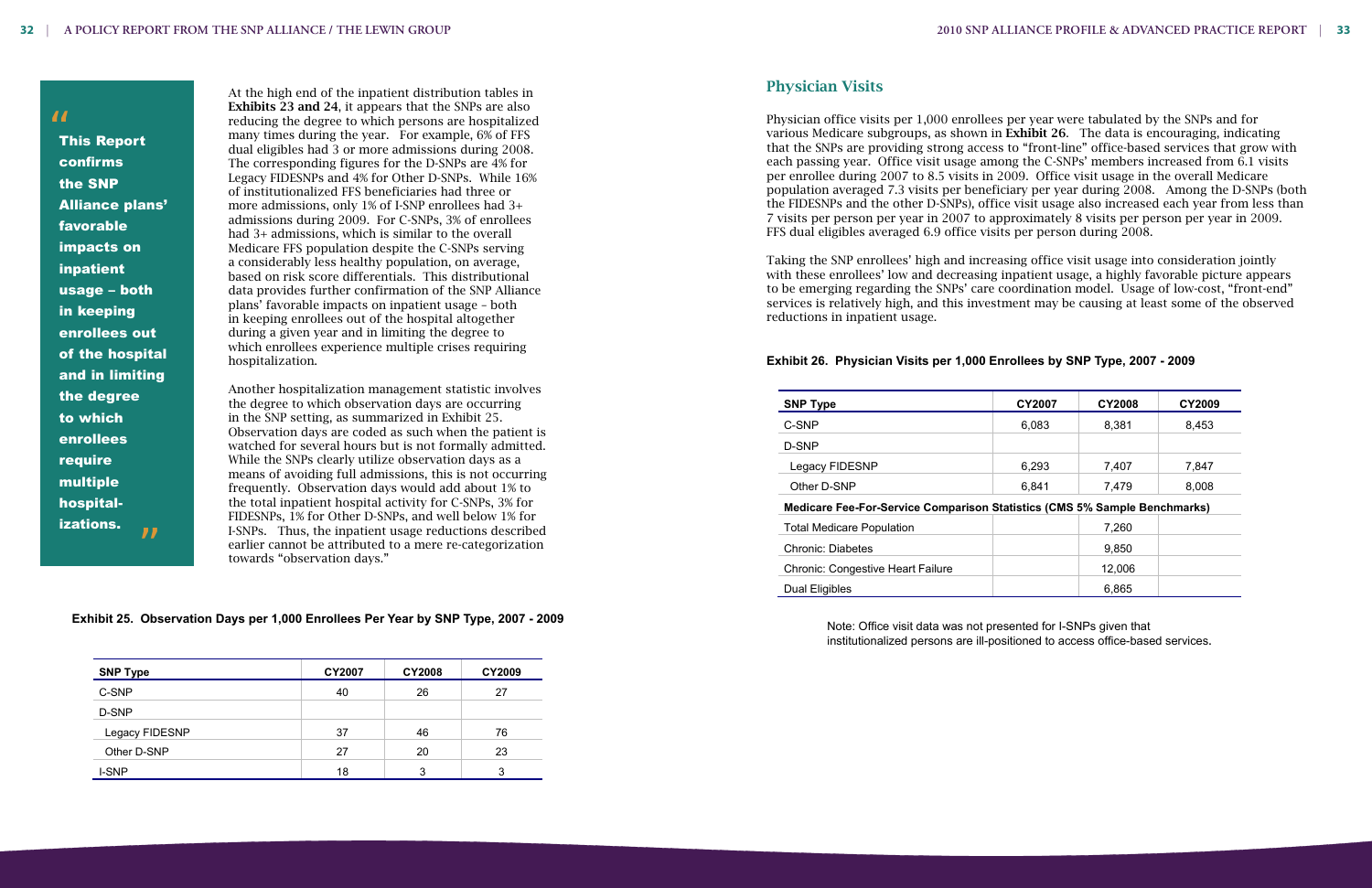# Emergency Room Utilization

Emergency room visits per 1,000 enrollees per year were tabulated by the SNPs and for various Medicare subgroups, as shown in Exhibit 27.

### **Exhibit 27. Average Emergency Room Visits per 1,000 Enrollees, 2007 - 2009**

The ER data in Exhibit 27 suggest that the usage is far lower in the I-SNP setting than for institutionalized FFS beneficiaries. The data are less conclusive for the C-SNPs and D-SNPs. As described earlier, a demographic match for the C-SNPs' enrollees has not been made available. The D-SNPs' ER usage is above the FFS average for dual eligibles, but the risk score information suggests that the SNPs are serving a relatively high-need subgroup of duals (particularly the Legacy FIDESNPs).

The distribution of persons by their number of annual emergency room visits was also tabulated, as shown in Exhibit 28 for the SNP Alliance plans and in Exhibit 29 for the Medicare FFS population. These data comparisons offer similar findings to those in Exhibit 27 – that ER usage seems to clearly be lower in the I-SNP setting than for comparable FFS subgroups but that the impact is less clear/conclusive for the C-SNPs and D-SNPs. The proportion of C-SNP enrollees receiving more than five ER visits per year, while quite small, is similar to the proportions seen in the FFS setting.

High-volume ER users among the SNP population may present an opportunity for additional, targeted care coordination efforts.

#### **Exhibit 28. Distribution of SNP Enrollees by Number of Emergency Room Visits, 2009** EXHING EG. BIGHTMANON OF GITT ERRORGO BY NAMING OF ERRORGONY NOON VIGHT, BOOD

| <b>SNP Type</b>                                                           | <b>CY2007</b> | <b>CY2008</b> | CY2009 |
|---------------------------------------------------------------------------|---------------|---------------|--------|
| C-SNP                                                                     | 752           | 624           | 637    |
| D-SNP                                                                     |               |               |        |
| Legacy FIDESNP                                                            | 593           | 917           | 914    |
| Other D-SNP                                                               | 799           | 919           | 958    |
| <b>I-SNP</b>                                                              | 210           | 236           | 252    |
| Medicare Fee-For-Service Comparison Statistics (CMS 5% Sample Benchmarks) |               |               |        |
|                                                                           |               | CY2008        |        |
| <b>Total Medicare Population</b>                                          |               | 418           |        |
| Chronic: Diabetes                                                         |               | 572           |        |
| <b>Chronic: Congestive Heart Failure</b>                                  |               | 799           |        |
| Dual Eligibles                                                            |               | 844           |        |
| Institutional                                                             |               | 714           |        |

#### **Exhibit 29. Distribution of FFS Beneficiaries by Number of Emergency Room Visits, 2008 Persons Persons ER Visits Total Dual Institutionalized**

| <b>ER Visits</b> | <b>C-SNP</b> | Legacy<br><b>FIDESNP</b> | <b>Other D-SNP</b> | <b>I-SNP</b> |
|------------------|--------------|--------------------------|--------------------|--------------|
| 0                | 71%          | 67%                      | 65%                | 85%          |
| 1                | 17%          | 18%                      | 18%                | 12%          |
| $2 - 4$          | 10%          | 12%                      | 13%                | 3%           |
| $5+$             | 2%           | 3%                       | 4%                 | 0%           |
| <b>Total</b>     | 100%         | 100%                     | 100%               | 100%         |

| <b>ER Visits</b> | Total<br><b>Medicare</b> | Dual<br><b>Eligibles</b> | <b>Institutionalized</b><br><b>Persons</b> | <b>Persons</b><br>with<br><b>Diabetes</b> | <b>Persons</b><br>with<br><b>CHF</b> |
|------------------|--------------------------|--------------------------|--------------------------------------------|-------------------------------------------|--------------------------------------|
| $\Omega$         | 76%                      | 64%                      | 62%                                        | 71%                                       | 62%                                  |
| 1                | 16%                      | 20%                      | 22%                                        | 18%                                       | 23%                                  |
| $2 - 4$          | 7%                       | 13%                      | 14%                                        | 9%                                        | 13%                                  |
| $5+$             | $1\%$                    | 3%                       | 2%                                         | 2%                                        | 2%                                   |
| Total            | 100.0%                   | 100.0%                   | 100.0%                                     | 100.0%                                    | 100.0%                               |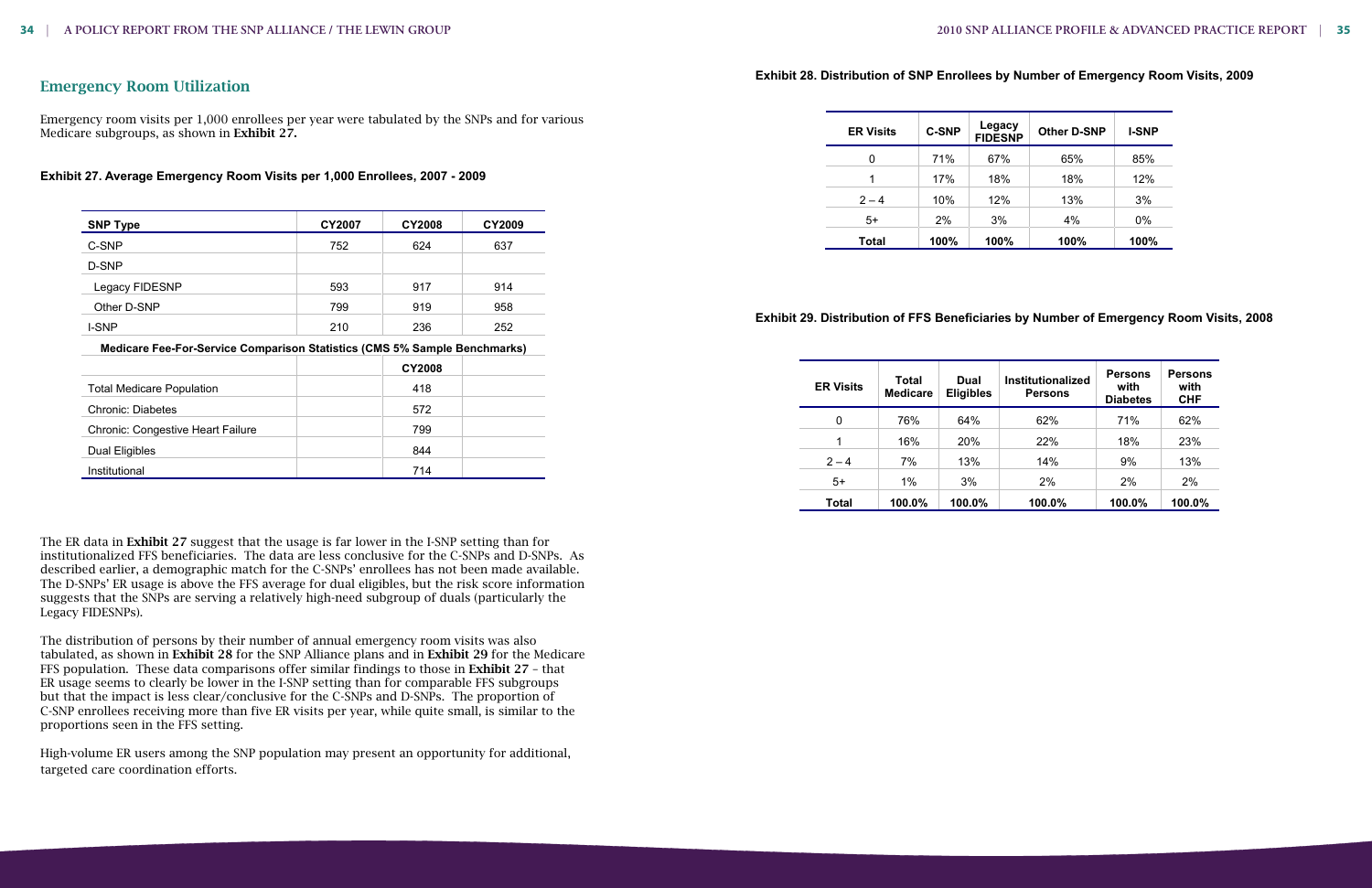### Prescription Drugs

Prescriptions per 1,000 enrollees per year were tabulated and reported by the SNPs as shown in Exhibit 31. During 2009, the C-SNP members obtained an average of 43 as shown in Exhibit 31. Buting 2009, the C BM intermeters obtained an average of 15 per seriptions, compared with 52 for FIDESNP enrollees, 50 for other D-SNPs, and 91 for I-SNPs. Prescription usage rates have been fairly stable in all SNP types between 2007 and 2009. and  $2009$  for  $\frac{1}{2}$  for  $\frac{1}{2}$  for  $\frac{1}{2}$  for  $\frac{1}{2}$  for  $\frac{1}{2}$  for  $\frac{1}{2}$  for  $\frac{1}{2}$  for  $\frac{1}{2}$  for  $\frac{1}{2}$  for  $\frac{1}{2}$  for  $\frac{1}{2}$  for  $\frac{1}{2}$  for  $\frac{1}{2}$  for  $\frac{1}{2}$  for  $\frac{1}{2}$ 

# Appendix A: SNP Alliance Members as of January 2011

**AIDS Healthcare Foundation - Los Angeles, CA** Amerigroup - Virginia Beach, VA **ArchCare Advantage - New York, NY BlueCross BlueShield of MN - St. Paul, MN Brand New Day - Signal Hill, CA CalOptima - Orange County, CA CareMore Health Plan - Downey, CA Care Wisconsin - Madison, WI Commonwealth Care Alliance - Boston, MA Community Care, Inc. - Milwaukee, WI** ■ Community Health Partnership – Eau Claire, WI Elderplan – Brooklyn, NY **Family Choice of New York - Buffalo, NY Gateway Health Plan, Pittsburgh, PA HealthPartners, Minneapolis, MN**  $\blacksquare$  HealthSpring – Franklin, TN **Highmark - Pittsburgh, PA** Independent Care Health Plan (iCare) – Milwaukee, WI Kaiser Permanente - Oakland, CA  $\blacksquare$  Medica Health Plans - Minneapolis, MN **Molina Health Care - Sacramento, CA** ■ On Lok Lifeways – San Francisco, CA **Passport Advantage - Louisville, KY SCAN Health Plan - Long Beach, CA** ■ Senior Whole Health – Cambridge, MA **UCare Minnesota - St. Paul, MN** UnitedHealthcare – Minneapolis, MN UPMC (University of Pittsburg Medical Center) Health Plan – Pittsburgh, PA **XL Health - Baltimore, MD** 

No fee-for-service benchmark information has been tabulated for prescription usage that can be contrasted with the above SNP Alliance statistics. One study conducted by the PRIME Institute for Families USA estimated that the overall senior population averaged 38.5 prescriptions per person during 2010. person during 2010.

#### **Exhibit 31. Prescriptions per 1,000 Enrollees by SNP Type, 2007 - 2009 Exhibit 31. Prescriptions per 1,000 Enrollees by SNP Type 2007 - 2009**

31

| <b>SNP Type</b> | <b>CY2007</b> | CY2008 | CY2009 |
|-----------------|---------------|--------|--------|
| C-SNP           | 41,904        | 39,844 | 42,768 |
| D-SNP           |               |        |        |
| <b>FIDESNP</b>  |               | 53,839 | 52,448 |
| Other D-SNP     | 45,296        | 46,214 | 49,624 |
| I-SNP           | 88,204        | 90,074 | 90,864 |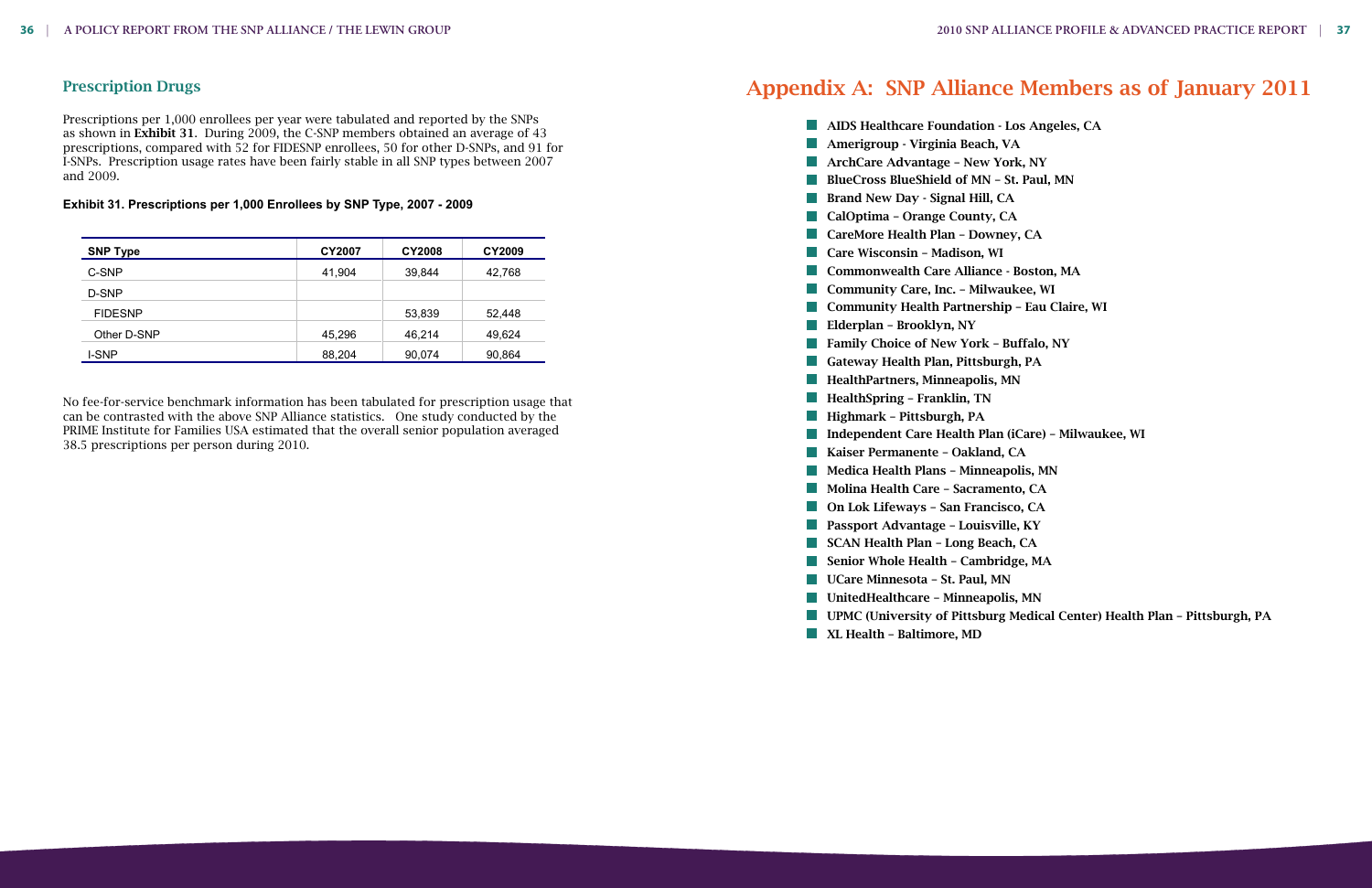| A POLICY REPORT FROM THE SNP ALLIANCE / THE LEWIN GROUP<br>38 |
|---------------------------------------------------------------|
|---------------------------------------------------------------|

# **Notes**



The SNP Alliance 750 9th Street, NW Suite 600<br>Washington, DC 20001-4524<br>TEL (202) 624-1516 info@nhpg.org<br>www.nhpg.org